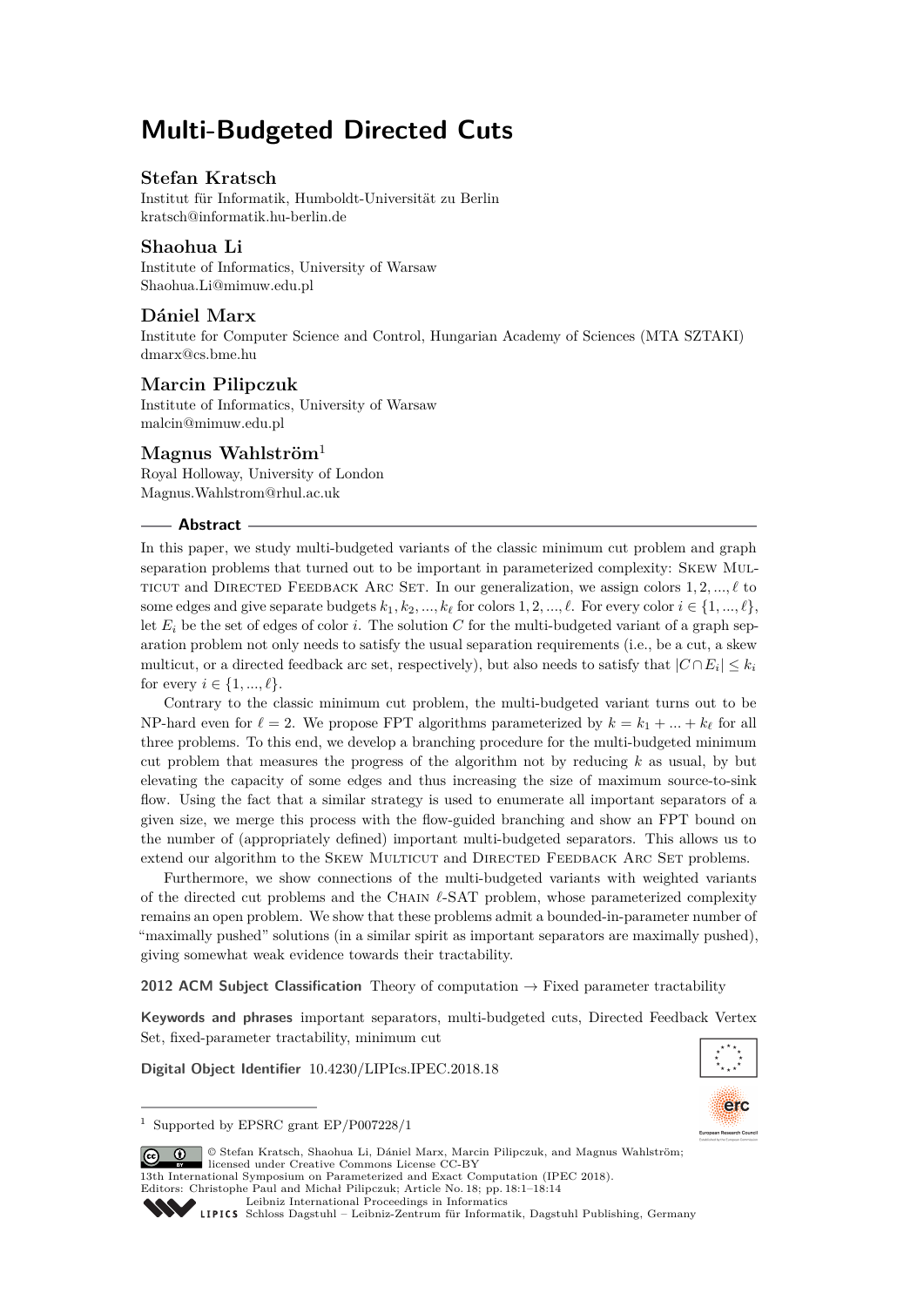#### **18:2 Multi-Budgeted Directed Cuts**

**Related Version** A full version of the paper is available at [https://arxiv.org/abs/1810.](https://arxiv.org/abs/1810.06848) [06848](https://arxiv.org/abs/1810.06848).

**Funding** This research is a part of projects that have received funding from the European Research Council (ERC) under the European Union's Horizon 2020 research and innovation programme under grant agreements No 714704 (S. Li and M. Pilipczuk), 280152 (D. Marx), and 725978 (D. Marx).

# **1 Introduction**

Graph separation problems are important topics in both theoretical area and applications. Although the famous minimum cut problem is known to be polynomial-time solvable, many well-known variants are NP-hard, which are intensively studied from the point of view of approximation [\[1,](#page-11-0) [2,](#page-11-1) [11,](#page-12-0) [13,](#page-12-1) [14,](#page-12-2) [18\]](#page-12-3) and, what is more relevant for this work, parameterized complexity.

The notion of important separators, introduced by Marx [\[22\]](#page-13-1), turned out to be funda-mental for a number of graph separation problems such as MULTIWAY CUT [\[22\]](#page-13-1), DIRECTED FEEDBACK VERTEX SET [\[4\]](#page-12-4), or ALMOST 2-CNF SAT [\[27\]](#page-13-2). Further work, concerning mostly undirected graphs, resulted in a wide range of involved algorithmic techniques: applications of matroid techniques [\[19,](#page-12-5) [20\]](#page-13-3), shadow removal [\[8,](#page-12-6) [25\]](#page-13-4), randomized contractions [\[5\]](#page-12-7), LP-guided branching [\[10,](#page-12-8) [15,](#page-12-9) [16,](#page-12-10) [17\]](#page-12-11), and treewidth reduction [\[24\]](#page-13-5), among others.

From the above techniques, only the notion of important separators and the related technique of shadow removal generalizes to directed graphs, giving FPT algorithms for DIRECTED FEEDBACK ARC SET [\[4\]](#page-12-4), DIRECTED MULTIWAY CUT [\[8\]](#page-12-6), and DIRECTED SUBSET FEEDBACK VERTEX SET [\[7\]](#page-12-12). As a result, the parameterized complexity of a number of important graph separation problems in directed graphs remains open, and the quest to investigate them has been put on by the third author in a survey from 2012 [\[23\]](#page-13-6). Since the publication of this survey, two negative answers have been obtained. Two authors of this work showed that DIRECTED MULTICUT is  $W[1]$ -hard even for four terminal pairs (leaving the case of three terminal pairs open) [\[26\]](#page-13-7), while Lokshtanov et al. [\[21\]](#page-13-8) showed intractability of Directed Odd Cycle Transversal.

During an open problem session at Recent Advancements in Parameterized Complexity school (December 2017) [\[12\]](#page-12-13), Saurabh posed the question of parameterized complexity of a weighted variant of DIRECTED FEEDBACK ARC SET, where given a directed edge-weighted graph *G*, an integer *k*, and a target weight *w*, the goal is to find a set  $X \subseteq E(G)$  such that *G* − *X* is acyclic and *X* is of cardinality at most *k* and weight at most *w*. Consider a similar problem WEIGHTED *st*-CUT: given a directed graph *G* with positive edge weights and two distinguished vertices  $s, t \in V(G)$ , an integer k, and a target weight w, decide if G admits an *st*-cut of cardinality at most *k* and weight at most *w*. The parameterized complexity of this problem parameterized by *k* is open even if *G* is restricted to be acyclic, while with this restriction the problem can easily be reduced to DIRECTED FEEDBACK ARC SET (add an arc (*t, s*) of prohibitively large weight).

The WEIGHTED *st*-CUT problem becomes similar to another directed graph cut problem, identified in  $[6]$ , namely CHAIN  $\ell$ -SAT. While this problem is originally formulated in CSP language, the graph formulation is as follows: given a directed graph *G* with a partition of edge set  $E(G) = P_1 \oplus P_2 \oplus \ldots \oplus P_m$  such that each  $P_i$  is an edge set of a simple path of length at most  $\ell$  (the input paths could have common nodes), an integer  $k$ , and two vertices *s, t* ∈ *V*(*G*), find an *st*-cut *C* ⊂ *E*(*G*) such that  $|\{i|C \cap P_i \neq \emptyset\}|$  ≤ *k*. This problem can easily be seen to be equivalent to minimum *st*-cut problem (and thus polynomial-time solvable) for  $\ell \leq 2$ , but is NP-hard for  $\ell \geq 3$  and its parameterized complexity (with *k* as a parameter) remains an open problem.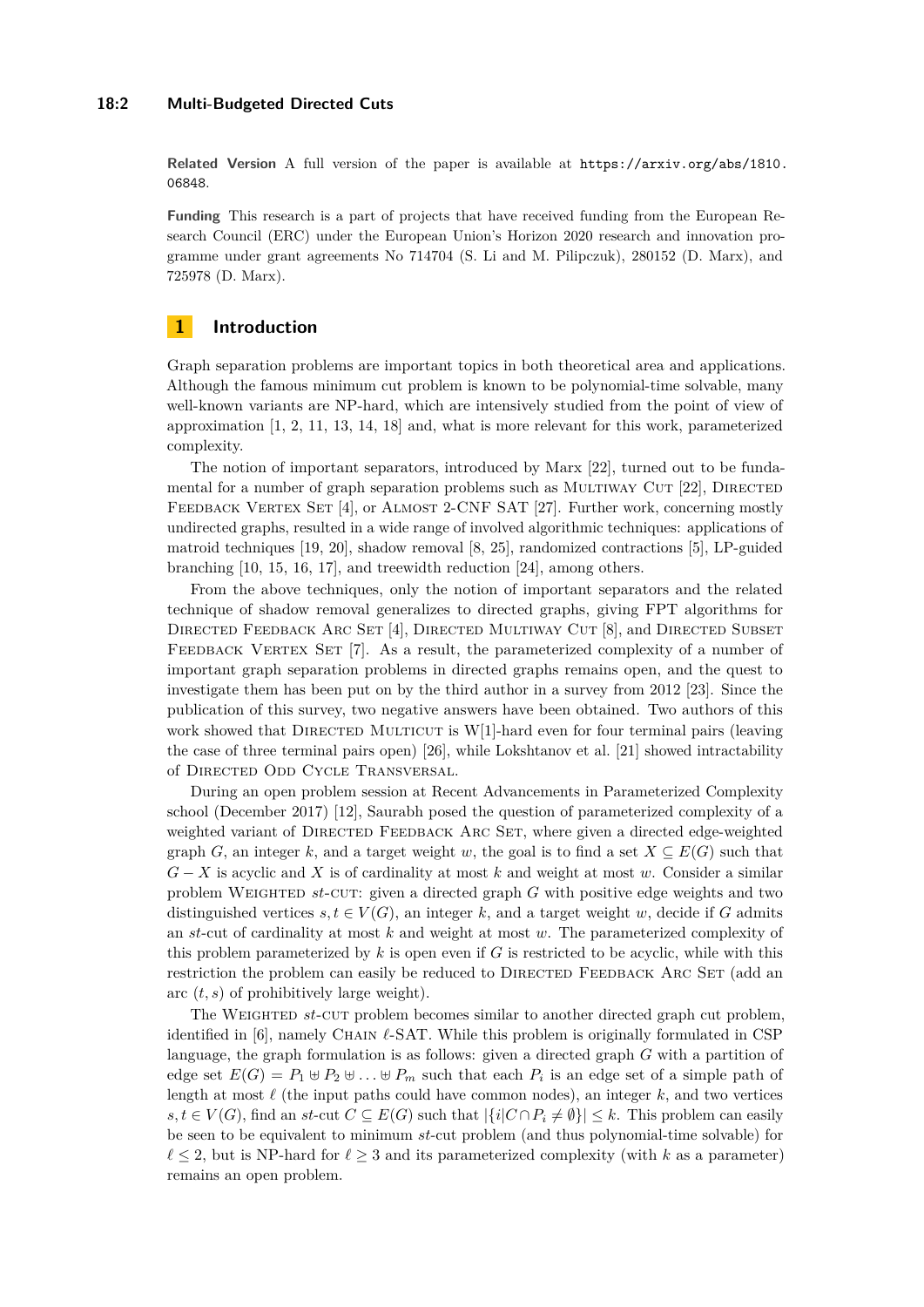In this paper we make progress towards resolving the question of parameterized complexity

of the two aforementioned problems: weighted *st*-cut problem (in general digraphs, not necessary acyclic ones) and CHAIN  $\ell$ -SAT. Our contribution is twofold.

## **Multi-budgeted variant**

We define a *multi-budgeted* variant of a number of cut problems (including the minimum cut problem) and show its fixed-parameter tractability. In this variant, the edges of the graph are colored with  $\ell$  colors, and the input specifies separate budgets for each color. More formally, we primarily consider the following problem.

MULTI-BUDGETED CUT

**Input:** A directed graph *G*, two disjoint sets of vertices  $X, Y \subseteq V(G)$ , an integer  $\ell$ , and for every  $i \in \{1, 2, \ldots, \ell\}$  a set  $E_i \subseteq E(G)$  and an integer  $k_i \geq 1$ . Question: Is there a set of arcs  $C \subseteq \bigcup_{i=1}^{\ell} E_i$  such that there is no directed  $X - Y$ path in  $G \setminus C$  and for every  $i \in [\ell], |C \cap E_i| \leq k_i$ .

Similarly we can define multi-budgeted variants of DIRECTED FEEDBACK ARC SET and SKEW MULTICUT.

We observe that MULTI-BUDGETED CUT for  $\ell = 2$  reduces to WEIGHTED st-CUT as follows. Let  $(G, X, Y, E_1, E_2, k_1, k_2)$  be a MULTI-BUDGETED CUT instance for  $\ell = 2$ . First, observe that we may assume that  $E_1 \cap E_2 = \emptyset$ , as we can replace every edge  $e \in E_1 \cap E_2$  with two copies  $e_1 \in E_1 \setminus E_2$  and  $e_2 \in E_2 \setminus E_1$ . Second, construct an equivalent WEIGHTED *st*-CUT instance  $(G', s, t, k, w)$  as follows. To construct  $G'$ , first add two vertices  $s, t$  to  $G$  and edges  $\{(s,x)|x \in X\}$  and  $\{(y,t)|y \in Y\}$  of prohibitively large weight. Assign also prohibitively large weight to every edge  $e \in E(G) \setminus (E_1 \cup E_2)$ . Assign weight  $(k_1 + 1)k_2 + 1$  to every edge  $e \in E_1$ . For every edge  $e \in E_2$ , add  $k_1 + 1$  copies of *e* to *G'* of weight 1 each. Finally, set  $k := (k_1 + 1) \cdot k_2 + k_1$  as the cardinality bound and  $w := k_1((k_1 + 1)k_2 + 1) + (k_1 + 1)k_2$  as the target weight. The equivalence of the instances follows from the fact that the cardinality bound allows to pick in the solution at most  $k_2$  bundles of  $k_1 + 1$  copies of an edge of  $E_2$ , while the weight bound allows to pick only  $k_1$  edges of  $E_1$ .

Thus, MULTI-BUDGETED CUT for  $\ell = 2$  corresponds to the case of WEIGHTED *st*-CUT where the weights are integral and both target cardinality and weight are bounded in parameter.[2](#page-2-0) This connection was our primary motivation to study the multi-budgeted variants of the cut problems.

Contrary to the classic minimum cut problem, we note that MULTI-BUDGETED CUT becomes NP-hard for  $\ell \geq 2$  by a simple reduction from constrained minimum vertex cover problem on bipartite graphs  $[3]^3$  $[3]^3$  $[3]^3$ . We show that MULTI-BUDGETED CUT is FPT when parameterized by  $k = k_1 + ... + k_\ell$ . For this problem, our branching strategy is as follows. First, note that in the problem definition we assume that each  $k_i$  is positive, and thus  $\ell \leq k$ . A standard application of the Ford-Fulkerson algorithm gives a minimum *XY* -cut *C* of size *λ* and *λ* edge-disjoint *X* − *Y* paths  $P_1, P_2, \ldots, P_\lambda$ . If *C* is a solution, then we are done. Similarly, if  $\lambda > k$ , then there is no solution. Otherwise, we branch which colors of the sought

<span id="page-2-0"></span><sup>&</sup>lt;sup>2</sup> For a reduction in the other direction, replace every arc  $e$  of weight  $\omega(e)$  with one copy of color 1 and  $\omega(e)$  copies of color 2, and set budgets  $k_1 = k$  and  $k_2 = w$ .

<span id="page-2-1"></span>We believe this problem must have been formulated already before and proven to be NP-hard. However, we were not able to find it in the literature. Our own reduction will be available in the full version of the paper.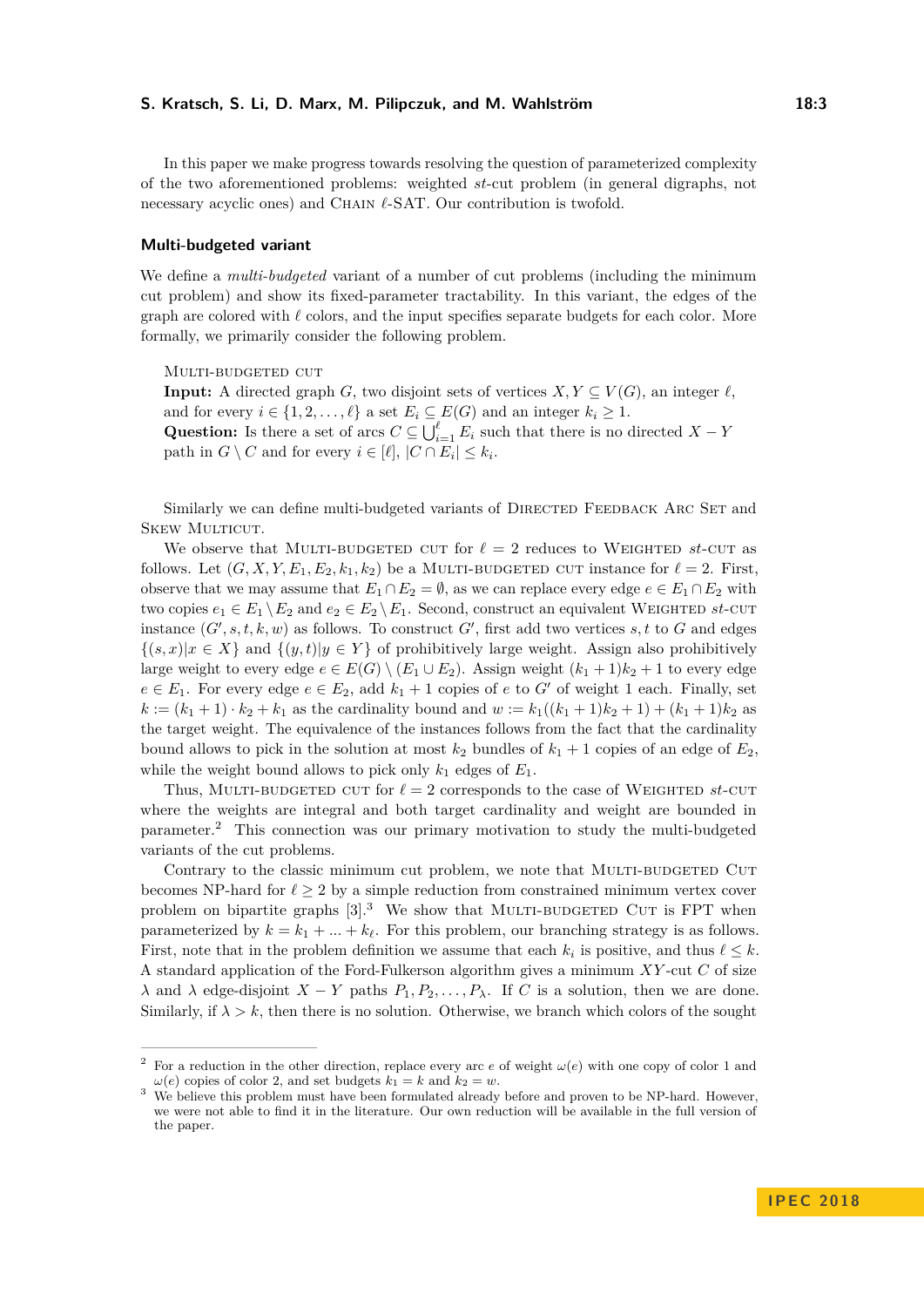#### **18:4 Multi-Budgeted Directed Cuts**

solution should appear on each paths  $P_i$ ; that is, for every  $i \in [\ell]$  and  $j \in [\lambda]$ , we guess if  $P_i \cap E_i$  contains an edge of the sought solution, and in each guess assign infinite capacities to the edges of wrong color. If this change increased the size of a maximum flow from *X* to *Y* , then we can charge the branching step to this increase, as the size of the flow cannot exceed  $k$ . The critical insight is that if the size of the minimum flow does not increase (i.e.,  $P_1, \ldots, P_\lambda$  remains a maximum flow), then a corresponding minimum cut is necessarily a solution. As a result, we obtain the following.

<span id="page-3-0"></span>▶ Theorem 1. MULTI-BUDGETED CUT *admits an FPT algorithm with running time bound*  $\mathcal{O}(2^{k^2\ell} \cdot k \cdot (|V(G)| + |E(G)|))$  where  $k = \sum_{i=1}^{\ell} k_i$ .

The charging of the branching step to a flow increase appears also in the classic argument for bound of the number of important separators [\[4\]](#page-12-4) (see also [\[9,](#page-12-15) Chapter 8]). We observe that our branching algorithm can be merged with this procedure, yielding a bound (as a function of *k*) and enumeration procedure of naturally defined multi-budgeted important separators. This in turn allows us to generalize our FPT algorithm to MULTI-BUDGETED Skew Multicut and Multi-budgeted Directed Feedback Arc Set.

<span id="page-3-1"></span>**Fieorem 2.** MULTI-BUDGETED SKEW MULTICUT and MULTI-BUDGETED DIRECTED FEEDBACK ARC SET *admit FPT algorithms with running time bound*  $2^{\mathcal{O}(k^3 \log k)}(|V(G)| +$  $|E(G)|$ ) where  $k = \sum_{i=1}^{\ell} k_i$ .

#### **Bound on the number of pushed solutions**

While we are not able to establish fixed-parameter tractability of the weighted variant of the minimum cut problem (even in acyclic graphs) nor of CHAIN  $\ell$ -SAT, we show the following graph-theoretic statement. Consider a directed graph *G* with two distinguished vertices  $s, t \in V(G)$ . For two (inclusion-wise) minimal *st*-cuts  $C_1$ ,  $C_2$  we say that  $C_1$  *is closer to t* than  $C_2$  if every vertex reachable from *s* in  $G - C_2$  is also reachable from *s* in  $G - C_1$ . A classic submodularity argument implies that there is exactly one closest to *t* minimum *st*-cut, while the essence of the notion of important separators is the observation that there is bounded-in-*k* number of minimal separators of cardinality at most *k* that are closest to *t*. In Section [5](#page-9-0) we show a similar existential statement for the two discussed problems.

<span id="page-3-2"></span> $\triangleright$  **Theorem 3.** For every integer  $k$  there exists an integer  $q$  such that the following holds. Let *G* be a directed graph with positive edge weights and two distinguished vertices  $s, t \in V(G)$ . *Let* F *be a family of all st-cuts that are of minimum weight among all (inclusion-wise) minimal st-cuts of cardinality at most*  $k$ *. Let*  $\mathcal{G} \subseteq \mathcal{F}$  *be the family of those cuts*  $C$  *such that no other cut of*  $\mathcal F$  *is closer to t. Then*  $|\mathcal G| \leq q$ *.* 

<span id="page-3-3"></span>**Theorem 4.** For every integers  $k, l$  there exists an integer  $g'$  such that the following *holds.* Let  $I := (G, s, t, (P_i)_{i=1}^m, k)$  be a CHAIN  $\ell$ -SAT *instance that is a yes-instance but*  $(G, s, t, (P_i)_{i=1}^m, k-1)$  *is a no-instance. Let*  $\mathcal F$  *be a family of all (inclusion-wise) minimal solutions to I* and let  $\mathcal{G} \subseteq \mathcal{F}$  *be the family of those cuts C such that no other cut of*  $\mathcal{F}$  *is closer to t.* Then  $|\mathcal{G}| \leq g'$ .

Unfortunately, our proof is purely existential, and does not yield an enumeration procedure of the "closest to *t*" solutions.

#### **Organization**

In this extended abstract, we prove Theorem [1](#page-3-0) in Section [3,](#page-4-0) present the multi-budgeted extension of the notion of important separators (needed for Theorem [2\)](#page-3-1) in Section [4,](#page-6-0) and sketch the proofs of Theorems [3](#page-3-2) and [4](#page-3-3) in Section [5.](#page-9-0)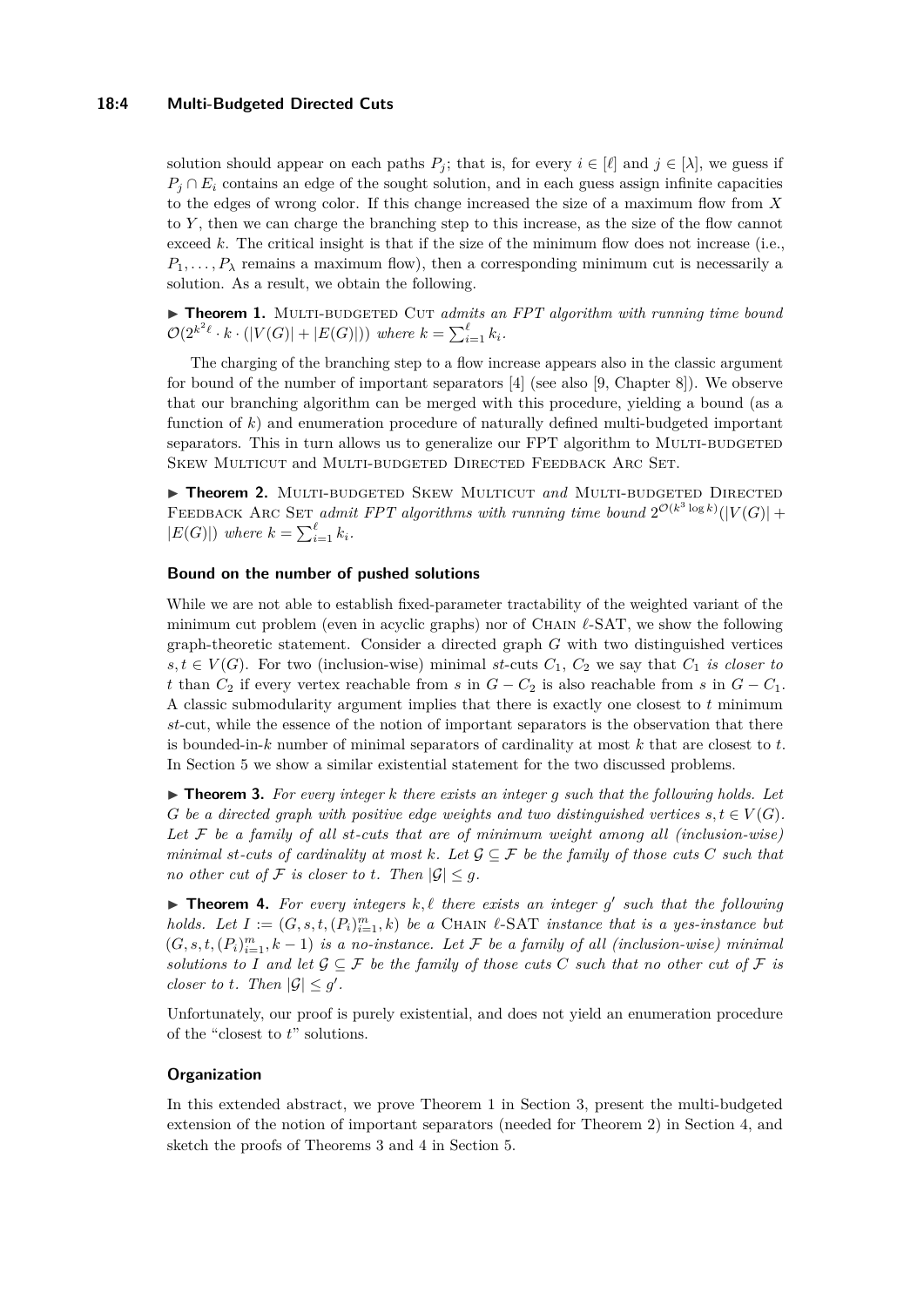# **2 Preliminaries**

For an integer *n*, we denote  $[n] = \{1, 2, \ldots, n\}$ . For a directed graph *G*, we use  $V(G)$  to represent the set of vertices of *G* and *E*(*G*) to represent the set of directed edges of *G*. In all multi-budgeted problems, the directed graph *G* comes with sets  $E_i \subseteq E(G)$  for  $i \in [\ell]$ which we refer as *colors*. That is, an edge *e* is *of color i* if  $e \in E_i$ , and of *no color* if  $e \in E(G) \setminus \bigcup_{i=1}^{\ell} E_i$ . Note that an edge may have many colors, as we do not insist on the sets *E<sup>i</sup>* being pairwise disjoint.

Let X and Y be two disjoint vertex sets in a directed graph  $G$ , an XY-cut of  $G$  is a set of edges *C* such that every directed path from a vertex in *X* to a vertex in *Y* contains an edge of *C*. A cut *C* is *minimal* if no proper subset of *C* is an *XY* -cut, and *minimum* if *C* is of minimum possible cardinality. Let *C* be an *XY* -cut and let *R* be the set of vertices reachable from *X* in  $G \setminus C$ . We define  $\delta^+(R) = \{(u, v) \in E(G) | u \in R \text{ and } v \notin R\}$  and note that if *C* is minimal, then  $\delta^+(R) = C$ .

Let  $(G, X, Y, \ell, (E_i, k_i)_{i=1}^{\ell})$  be a MULTI-BUDGETED CUT instance and let *C* be an *XY*-cut. We say that *C* is *budget-respecting* if  $C \subseteq \bigcup_{i=1}^{\ell} E_i$  and  $|C \cap E_i| \leq k_i$  for every  $i \in [\ell]$ . For a set  $Z \subseteq E(G)$  we say that *C* is *Z*-respecting if  $C \subseteq Z$ . In such contexts, we often call *Z* the *set of deletable edges*. An *XY* -cut *C* is a *minimum Z-respecting cut* if it is a *Z*-respecting *XY* -cut of minimum possible cardinality among all *Z*-respecting *XY* -cuts.

Our FPT algorithms start with  $Z = \bigcup_{i=1}^{\ell} E_i$  and in branching steps shrink the set *Z* to reduce the search space. We encapsulate our use of the classic Ford-Fulkerson algorithm in the following statement.

<span id="page-4-1"></span>▶ **Theorem 5.** *Given a directed graph G*, two disjoint sets  $X, Y \subseteq V(G)$ , a set  $Z \subseteq E(G)$ , and an integer *k*, one can in  $\mathcal{O}(k(|V(G)| + |E(G)|))$  time either find the following objects:

- $\lambda$  *paths*  $P_1, P_2, \ldots, P_\lambda$  *such that every*  $P_i$  *starts in X and ends in Y*, *and every edge*  $\sim$  $e \in Z$  *appears on at most one path*  $P_i$ ;
- *a* set  $B ⊂ Z$  consisting of all edges of  $G$  that participate in some minimum  $Z$ -respecting  $\blacksquare$ *XY -cut;*
- *a minimum Z-respecting XY -cut C of size λ that is closest to Y among all minimum*  $\sim$ *Z-respecting XY -cuts;*

*or correctly conclude that there is no Z-respecting XY -cut of cardinality at most k.*

# <span id="page-4-0"></span>**3 Multi-budgeted cut**

We now give an FPT algorithm parameterized by  $k = \sum_{i=1}^{\ell} k_i$  for the MULTI-BUDGETED CUT problem. We follow a branching strategy that recursively reduces a set *Z* of deletable edges. That is, we start with  $Z = \bigcup_{i=1}^{\ell} E_i$  (so that every solution is initially *Z*-respecting) and in each recursive step, we look for a *Z*-respecting solution and reduce the set *Z* in a branching step.

Consider a recursive call where we look for a *Z*-respecting solution to the input MULTI-BUDGETED CUT instance  $(G, X, Y, \ell, (E_i, k_i)_{i=1}^{\ell})$ . That is, we look for a *Z*-respecting budgetrespecting cut. We apply Theorem [5](#page-4-1) to it. If it returns that there is no *Z*-respecting *XY* -cut of size at most *k*, we terminate the current branch, as there is no solution. Otherwise, we obtain the paths  $P_1, P_2, \ldots, P_\lambda$ , the set *B* (which we will not use in this section), and the cut *C*.

If *C* is budget-respecting, then it is a solution and we can return it. Otherwise, we perform the following branching step. We iterate over all tuples  $(A_1, ..., A_\ell)$  such that for every  $i \in [\ell], A_i \subseteq [\lambda]$  and  $|A_i| \leq k_i$ .  $A_i$  represents the subset of paths  $P_1, ..., P_\lambda$  on which at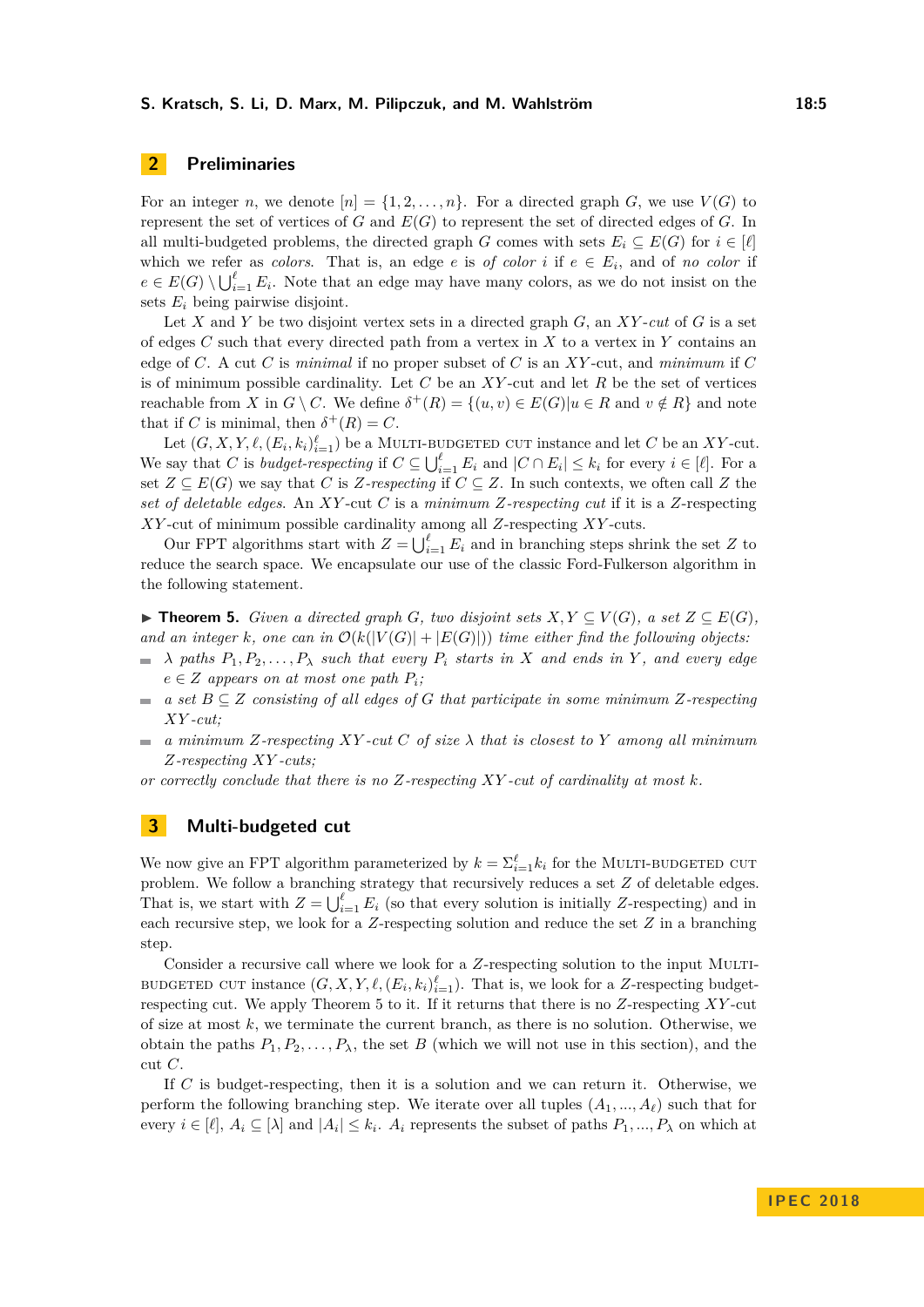```
\mathbf{MultiBudgetedCut}(G, X, Y, \ell, (E_i, k_i)_{i=1}^{\ell})Input: A directed graph G, two disjoint set of vertices X, Y \subseteq V(G), an integer \ell, for every i \in [\ell]a set E_i \subseteq E(G) and an integer k.
Output: an XY cut C \subseteq \bigcup_{i=1}^{\ell} E_i such that for every i \in [\ell], |C \cap E_i| \leq k_i if it exists, otherwise
return NO.
1. Z := \bigcup_{i=1}^{\ell} E_i;2. return Solve(Z);Solve(Z)
 5 to (G, X, Y, k, Z) where k = \sum_{i=1}^{\ell} k_i, obtaining objects (P_i)_{i=1}^{\lambda}, B, and C,
or an answer NO;
b. if the answer NO is obtained, then return NO;
c. if C is budget-respecting, then return C;
d. for each (A_1, ..., A_\ell) such that for every i in [\ell], A_i \subseteq [\lambda] and |A_i| \leq k_i do
d.1 \hat{Z} := Z;<br>d.2 for each
        for each i \in [\ell] do
            for each j \in [\lambda] \setminus A_i do
     \widehat{Z} := \widehat{Z} \setminus (E_i \cap E(P_j)); \ D = \textbf{Solve}(\widehat{Z});d.3 D = \textbf{Solve}(Z);<br>d.4 if D \neq \text{NO} then return D;
e. return NO;
```
**Figure 1** FPT algorithm for MULTI-BUDGETED CUT.

least one edge of color *i* is in the solution for each  $i \in [\ell]$ . For those edges of color *i* which are on the paths not indicated by  $A_i$ , they are not in the solution. Thus we can safely delete them from *Z*. More formally, for every  $i \in [\ell]$  and  $j \in [\lambda] \setminus A_i$ , we remove from *Z* all edges of  $E(P_j) \cap E_i$ . We recurse on the reduced set *Z*. A pseudocode is available in Figure [1.](#page-5-0)

▶ **Theorem 6.** *The algorithm in Figure [1](#page-5-0) for* MULTI-BUDGETED CUT *is correct and runs in time*  $O(2^{\ell k^2} \cdot k \cdot (|V(G)| + |E(G)|))$  *where*  $k = \sum_{i=1}^{\ell} k_i$ *.* 

**Proof.** We prove the correctness of the algorithm by showing that it returns a solution if and only if the input instance is a yes-instance. The "only if" direction is obvious, as the algorithm returns only *Z*-respecting budget-respecting *XY*-cuts and  $Z \subseteq \bigcup_{i=1}^{\ell} E_i$  in each recursive call.

We prove the correctness for the "if" direction. Let  $C_0$  be a solution, that is, a budgetrespecting  $XY$ -cut. In the initial call to **Solve**,  $C_0$  is  $Z$ -respecting. It suffices to inductively show that in each call to **Solve** such that  $C_0$  is Z-respecting, either the call returns a solution, or  $C_0$  is  $\hat{Z}$ -respecting for at least one of the subcalls. Since  $C_0$  is  $Z$ -respecting, the application of Theorem [5](#page-4-1) returns objects  $(P_i)_{i=1}^{\lambda}, B$ , and *C*. If *C* is budget-respecting, then the algorithm returns it and we are done. Otherwise, consider the branch  $(A_1, A_2, \ldots, A_\ell)$ where  $A_i = \{j | E(P_i) \cap C_0 \neq \emptyset\}$ . Since  $C_0$  is budget-respecting,  $C_0 \subseteq Z$ , and no edge of *Z* appears on more than one path  $P_j$ , we have  $|A_i| \leq k_i$  for every  $i \in [\ell]$ . Thus,  $(A_1, A_2, \ldots, A_\ell)$ is a branch considered by the algorithm. In this branch, the algorithm refines the set *Z* to *Z*. By the definition of  $A_i$ , for every  $i \in [\ell]$  and  $j \in [\lambda] \setminus A_i$ , we have  $C_0 \cap E_i \cap E(P_j) = \emptyset$ . Consequently,  $C_0$  is  $\widehat{Z}$ -respecting and we are done.

For the time bound, the following observation is crucial.

<span id="page-5-1"></span> $\triangleright$  **Claim 7.** *Consider one recursive call Solve(<i>Z*) *where the application of Theorem [5](#page-4-1) in line (a) returned objects*  $(P_i)_{i=1}^{\lambda}$ , *B and C. Assume that in some recursive subcall*  $Solve(\hat{Z})$ *invoked in line (d.3) (Figure [1\)](#page-5-0), the subsequent application of Theorem [5](#page-4-1) in line (a) of the*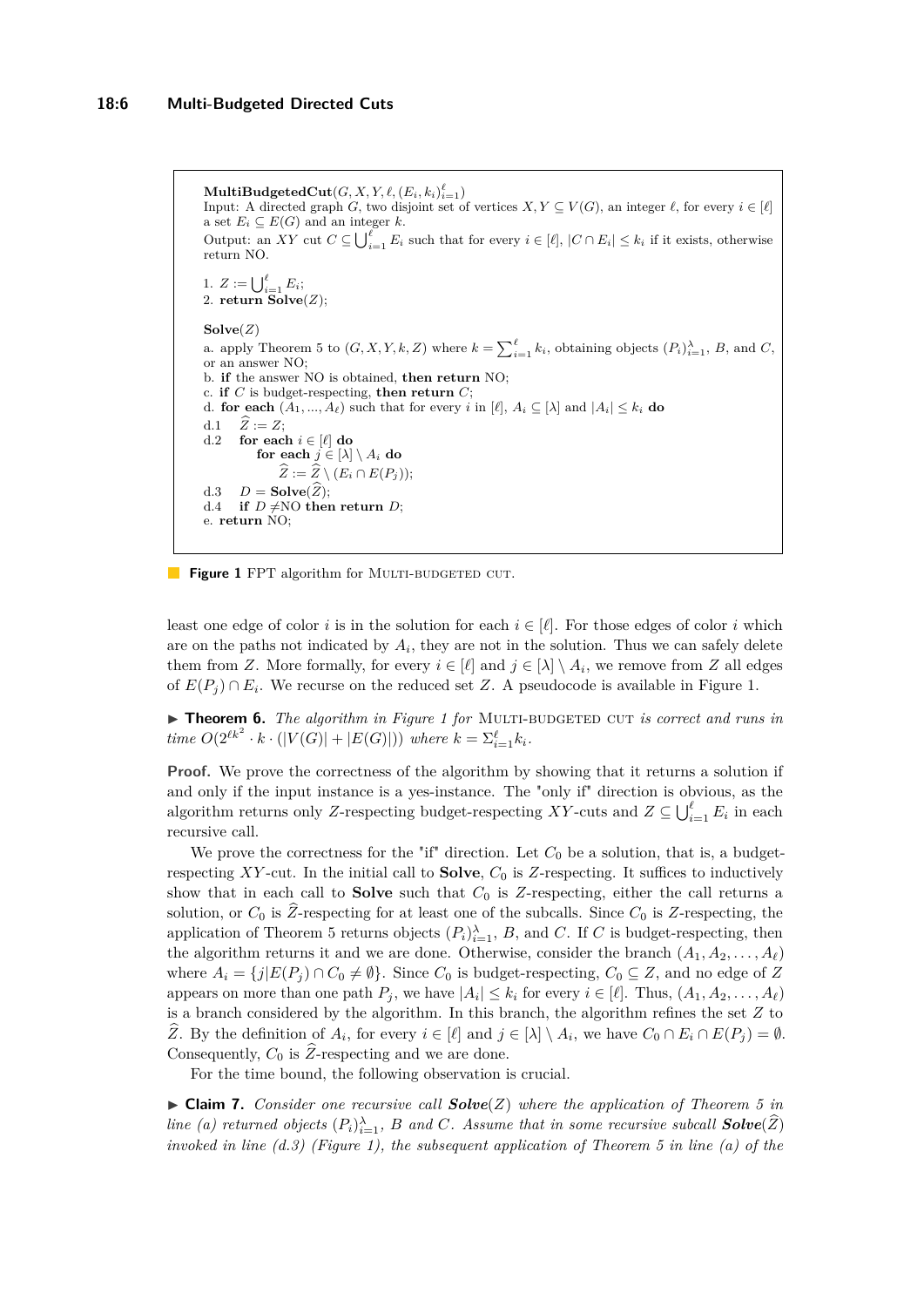*subcall returned a cut of the same size, that is, the algorithm of Theorem [5](#page-4-1) returned a cut*  $\widehat{C}$ *of size*  $\hat{\lambda} = \lambda$ . Then the cut  $\hat{C}$  *is budget-respecting and, consequently, is returned in line (c) of the subcall.*

**Proof.** Since  $|\widehat{C}| = \lambda$  is a  $\widehat{Z}$ -respecting *XY*-cut,  $\widehat{Z} \subseteq Z$ , and every edge  $e \in Z$  appears on at most one path  $P_i$ , we have that *C* consists of exactly one edge of *Z* on every path  $P_i$ , that is,  $\widehat{C} = \{e_1, e_2, \ldots, e_{\lambda}\}\$ and  $e_j \in E(P_j) \cap \widehat{Z}$  for every  $j \in [\lambda]$ . In other words, the paths  $(P_j)_{j=1}^{\lambda}$ still correspond to a maximum flow from  $X$  to  $Y$  with edges of  $\widehat{Z}$  being of unit capacity and edges outside  $\widehat{Z}$  of infinite capacity because  $(P_j)_{j=1}^{\lambda}$  are paths satisfying that any two of them are disjoint on  $\hat{Z} \subseteq Z$  and  $\lambda$  is still equal to the size of the maximum flow. If  $e_i \in E_i$ for some  $j \in [\lambda]$  and  $i \in [\ell]$ , then by the construction of set *Z*, we have  $j \in A_i$ . Consequently,  $|\{j|e_j \in E_i\}| \leq |A_i| \leq k_i$  for every  $i \in [\ell]$ , and thus  $\widehat{C}$  is budget-respecting.

Claim [7](#page-5-1) implies that the depth of the search tree is bounded by *k*, as the algorithm terminates when  $\lambda$  exceeds  $k$ . At every step, there are at most  $(2^{\lambda})^{\ell} \leq (2^k)^{\ell}$  different tuples  $(A_1, ..., A_{\ell})$ to consider. Consequently, there are  $\mathcal{O}(2^{(k-1)k\ell})$  nodes of the search tree that enter the loop in line (d) and  $\mathcal{O}(2^{k^2\ell})$  nodes that invoke the algorithm of Theorem [5.](#page-4-1) As a result, the running time of the algorithm is  $\mathcal{O}(2^{\ell k^2} \cdot k \cdot (|V(G)| + |E(G)|)).$ 

# <span id="page-6-0"></span>**4 Multi-budgeted important separators with applications**

Similar to the concept of important separators proposed by Marx [\[22\]](#page-13-1) (see also [\[9,](#page-12-15) Chapter 8]), we define *multi-budgeted important separators* as follows.

**Definition 8.** Let  $(G, X, Y, \ell, (E_i, k_i)_{i=1}^{\ell})$  be a MULTI-BUDGETED CUT instance and let  $Z \subseteq \bigcup_{i=1}^{\ell} E_i$  be a set of deletable edges. Let  $C_1, C_2$  be two minimal *Z*-respecting budgetrespecting  $XY$ -cuts. We say that  $C_1$  *dominates*  $C_2$  if

**1.** every vertex reachable from *X* in  $G - C_2$  is also reachable from *X* in  $G - C_1$ ;

**2.** for every  $i \in [\ell], |C_1 \cap E_i| \leq |C_2 \cap E_i|$ .

We say that  $\hat{C}$  is an *important Z-respecting budget-respecting XY-cut* if  $\hat{C}$  is a minimal *Z*-respecting budget-respecting *XY* -cut and no other minimal *Z*-respecting budget-respecting *XY* -cut dominates  $\hat{C}$ .  $\hat{C}$  is an *important budget-respecting XY* -*cut* if it is an *important Z*-respecting budget-respecting *XY* - *cut* for  $Z = \bigcup_{i=1}^{\ell} E_i$ .

Chen et al. [\[4\]](#page-12-4) showed an enumeration procedure for (classic) important separators using similar charging scheme as the one of the previous section. Our main result in this section is a merge of the arguments from the previous section with the arguments of Chen et al. Theorem [2](#page-3-1) follows from Theorem [9](#page-6-1) via an analogous arguments as in [\[4\]](#page-12-4).

<span id="page-6-1"></span>▶ **Theorem 9.** *Let*  $(G, X, Y, \ell, (E_i, k_i)_{i=1}^{\ell})$  *be a* MULTI-BUDGETED CUT *instance, let*  $Z \subseteq$  $\bigcup_{i=1}^{\ell} E_i$  *be a set of deletable edges, and denote*  $k$  =  $\sum_{i=1}^{\ell} k_i$ *. Then one can in*  $2^{\mathcal{O}(k^2\log k)}(|V(G)|+|E(G)|)$  *time enumerate a family of minimal Z*-respecting budget-respecting *XY -cuts of size*  $2^{\mathcal{O}(k^2 \log k)}$  *that contains all important ones.* 

**Proof.** Consider the recursive algorithm presented in Figure [2.](#page-8-0) The recursive procedure **ImportantCut** takes as an input a MULTI-BUDGETED CUT instance  $I = (G, X, Y, \ell, (E_i, k_i)_{i=1}^{\ell})$ and a set  $Z \subseteq \bigcup_{i=1}^{\ell} E_i$ , with the goal to enumerate all important *Z*-respecting budgetrespecting *XY* -cuts. Note that the procedure may output some more *Z*-respecting budgetrespecting *XY* -cuts; we need only to ensure that

- **1.** it outputs all important ones,
- **2.** it outputs  $2^{\mathcal{O}(k^2\ell \log k)}$  cuts, and
- **3.** it runs within the desired time.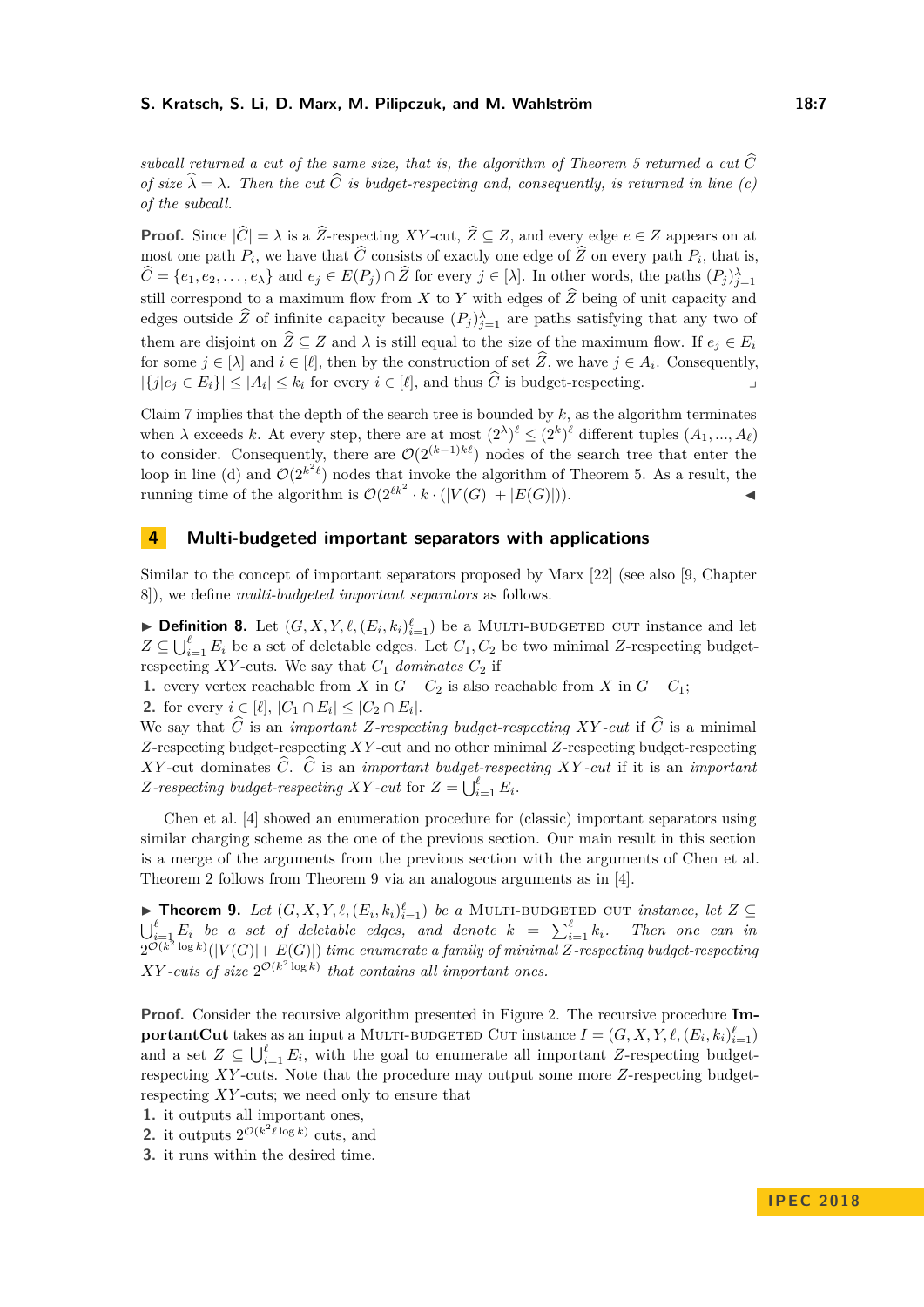#### **18:8 Multi-Budgeted Directed Cuts**

The procedure first invokes the algorithm of Theorem [5](#page-4-1) on  $(G, X, Y, k, Z)$ , where  $k = \sum_{i=1}^{\ell} k_i$ . If the call returned that there is no *Z*-respecting *XY* -cut of size at most *k*, we can return an empty set. Otherwise, let  $(P_j)_{j=1}^{\lambda}$ , *B*, and *C* be the computed objects. We perform a branching step, with each branch labeled with a tuple  $(A_1, A_2, \ldots, A_\ell)$  where  $A_i \subseteq [\lambda]$  and  $|A_i| \leq k_i$  for every  $i \in [\ell]$ . A branch  $(A_1, A_2, \ldots, A_\ell)$  is supposed to capture important cuts *C*<sub>0</sub> with  $\{j|C_0 \cap B \cap E(P_j) \cap E_i \neq \emptyset\}$  ⊆ *A<sub>i</sub>* for every  $i \in [\ell]$ ; that is, for every  $i \in [\ell]$  and  $j \in [\lambda]$  we guess if  $C_0$  contains a *bottleneck* edge of color *i* on path  $P_j$ . All this information (i.e., paths  $P_j$ , the set  $B$ , the cut  $C$ , and the sets  $A_i$ ) are passed to an auxiliary procedure **Enum**.

The procedure **Enum** shrinks the set  $Z$  according to sets  $A_i$ . More formally, for every *i* ∈ [ $\ell$ ] and  $j \in [\lambda] \setminus A_i$  we delete from *Z* all edges from  $B \cap E_i \cap E(P_i)$ , obtaining a set  $\hat{Z} \subseteq Z$ . At this point, we check if the reduction of the set *Z* to  $\hat{Z}$  increased the size of minimum *Z*-respecting *XY*-cut by invoking Theorem [5](#page-4-1) on  $(G, X, Y, k, \hat{Z})$  and obtaining objects  $(\widehat{P}_j)_{j=1}^{\lambda}, \widehat{B}, \widehat{C}$  or a negative answer. If the size of the minimum cut increased, that is,  $\hat{\lambda} > \lambda$ , we recurse with the original procedure **ImportantCut**. Otherwise, we add one cut to S, namely  $\widehat{C}$ . Furthermore, we try to shrink one of the sets  $A_i$  by one and recurse; that is, for every  $i \in [\ell]$  and every  $j \in A_i$ , we recurse with the procedure **Enum** on sets  $A'_{i'}$ where  $A'_i = A_i \setminus \{j\}$  and  $A'_{i'} = A_{i'}$  for every  $i' \in [\ell] \setminus \{i\}.$ 

Let us first analyze the size of the search tree. A call to **ImportantCut** invokes at most  $\binom{\lambda \ell}{\leq k} \leq (k\ell + 1)^k$  calls to **Enum**. Each call to **Enum** either falls back to **ImportantCut** if  $\hat{\lambda} > \lambda$  or branches into  $\sum_{i=1}^{\ell} |A_i| \leq k\ell$  recursive calls to itself. In each recursive call, the sum  $\sum_{i=1}^{\ell} |A_i|$  decreases by one. Consequently, the initial call to **Enum** results in at most  $(k\ell)^k$  recursive calls, each potentially falling back to **ImportantCut**. Since each recursive call to **ImportantCut** uses strictly larger value of  $\lambda$ , which cannot grow larger than  $k$ , and  $\ell \leq k$ , the total size of the recursion tree is  $2^{\mathcal{O}(k^2 \log k)}$ . Each recursive call to **Enum** adds at most one set to S, while each recursive call to **ImportantCut** and **Enum** runs in time  $\mathcal{O}(2^{k\ell} \cdot k \cdot (|V(G)| + |E(G)|))$ . The promised size of the family S and the running time bound follows. It remains to show correctness, that is, that every important *Z*-respecting budget-respecting *XY*-cut is contained in S returned by a call to **ImportantCut** $(I, Z)$ .

We prove by induction on the size of the recursion tree that (1) every call to **ImportantCut**(*I, Z*) enumerates all important *Z*-respecting budget-respecting *XY* -cuts, and (2) every call to  $\textbf{Enum}(I, Z, (P_j)_{j=1}^{\lambda}, B, C, (A_i)_{i=1}^{\ell})$  enumerates all important *Z*-respecting budget-respecting *XY*-cuts  $C_0$  with the property that  $\{j|E_i \cap E(P_j) \cap B \cap C_0 \neq \emptyset\} \subseteq A_i$  for every  $i \in [\ell]$ .

The inductive step for a call **ImportantCut**( $I, Z$ ) is straightforward. Let us fix an arbitrary important *Z*-respecting budget-respecting *XY* -cut *C*0. Since *C*<sup>0</sup> is budget-respecting, *C*<sup>0</sup> is a *Z*-respecting cut of size at most *k*, and thus the initial call to Theorem [5](#page-4-1) cannot return NO. Consider the tuple  $(A_1, A_2, \ldots, A_\ell)$  where for every  $i \in [\ell], \{j | E(P_j) \cap E_i \cap B \cap C_0\} = A_i$ . Since  $C_0$  is budget-respecting and the paths  $P_j$  do not share an edge of  $Z$ , we have that  $|A_i| \leq k_i$  for every  $i \in [\ell]$  and the algorithm considers this tuple in one of the branches. Then, from the inductive hypothesis, the corresponding call to **Enum** returns a set containing *C*0.

Consider now a call to  $\text{Enum}(I, Z, (P_j)_{j=1}^{\lambda}, B, C, (A_i)_{i=1}^{\ell})$  and an important *Z*-respecting budget-respecting *XY*-cuts  $C_0$  with the property that  $\{j|E_i \cap E(P_j) \cap B \cap C_0 \neq \emptyset\} \subseteq A_i$ for every  $i \in [\ell]$ . By the construction of  $\widehat{Z}$  and the above assumption,  $C_0$  is  $\widehat{Z}$ -respecting. In particular, the call to the algorithm of Theorem [5](#page-4-1) cannot return NO. Hence, in the case when  $\lambda > \lambda$ ,  $C_0$  is enumerated by the recursive call to **ImportantCut** and we are done. Assume then  $\hat{\lambda} = \lambda$ .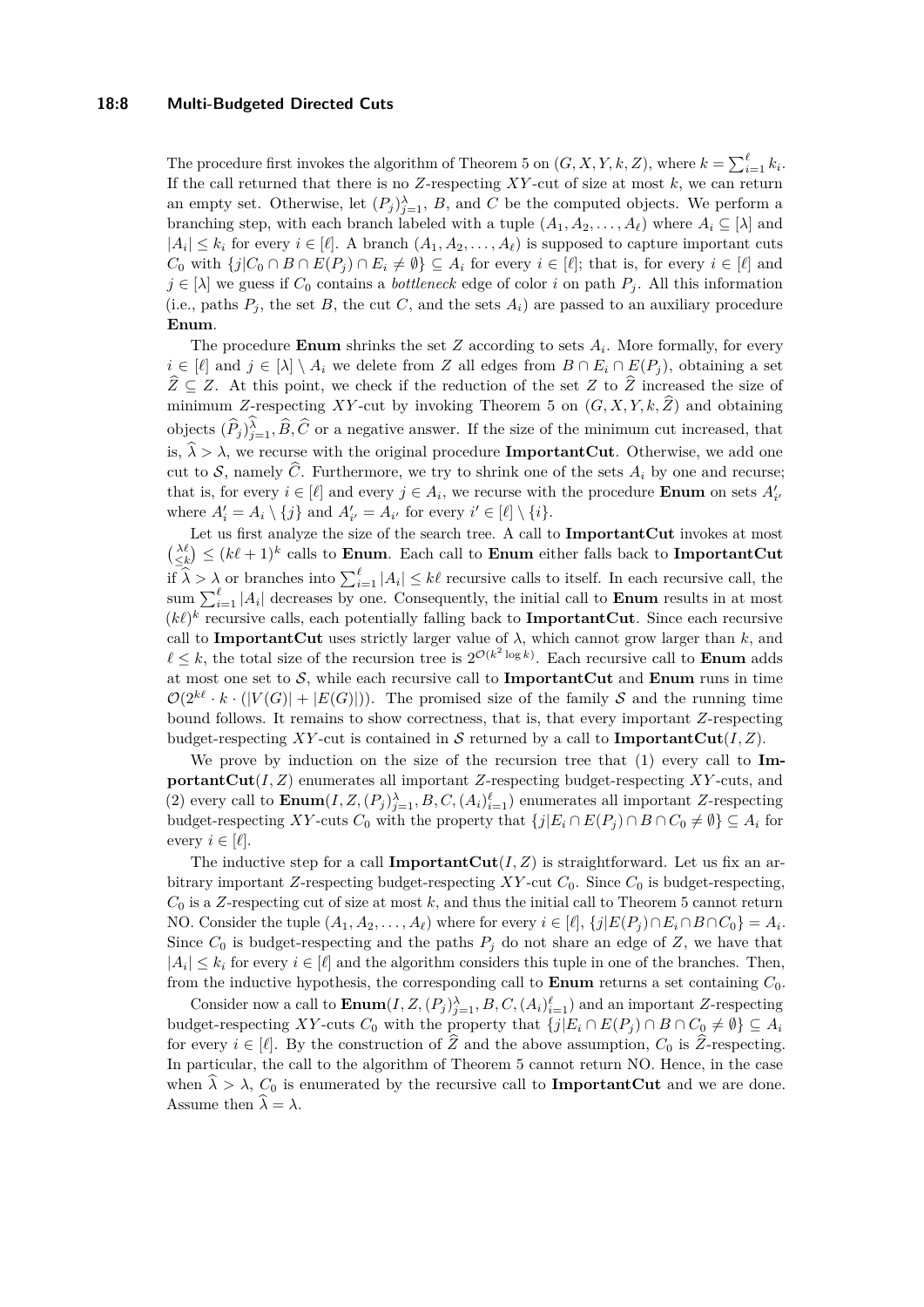<span id="page-8-0"></span>**ImportantCut**(*I, Z*) Input: A MULTI-BUDGETED CUT instance  $I = (G, X, Y, \ell, (E_i, k_i)_{i=1}^{\ell})$  and a set  $Z \subseteq \bigcup_{i=1}^{\ell} E_i$ .<br>Output: a family S of minimal Z-respecting budget-respecting XY-cuts that contains all important ones. 1.  $S := \emptyset$ ; 2. apply the algorithm of Theorem [5](#page-4-1) to  $(G, X, Y, k, Z)$  with  $k = \sum_{i=1}^{\ell} k_i$ , obtaining either objects  $(P_i)_{i=1}^{\lambda}, B$ , and *C*, or an answer NO; 3. **if** an answer NO is obtained, **then return**  $S$ ; 4. **for each**  $(A_1, ..., A_\ell)$  such that for every *i* in  $[\ell], A_i \subseteq [\lambda]$  and  $|A_i| \leq k_i$  do 4.1  $S := S \cup \textbf{Enum}(I, Z, (P_j)_{j=1}^{\lambda}, B, C, (A_i)_{i=1}^{\ell})$ 5. **return** S  $\textbf{Enum}(I, Z, (P_j)_{j=1}^{\lambda}, B, C, (A_i)_{i=1}^{\ell})$ Input: A MULTI-BUDGETED CUT instance  $I = (G, X, Y, \ell, (E_i, k_i)_{i=1}^{\ell}),$  a set  $Z \subseteq \bigcup_{i=1}^{\ell} E_i$ , a family  $(P_j)_{j=1}^{\lambda}$  of paths from *X* to *Y* such that every edge of *Z* appears on at most one path  $P_j$ , a set  $B$  consisting of all edges that participate in some minimum  $Z$ -respecting  $XY$ -cut, a minimum *Z*-respecting *XY*-cut *C* closest to *Y*, and sets  $A_i \subseteq [\lambda]$  of size at most  $k_i$  for every  $i \in [\ell]$ Output: a family S of minimal *Z*-respecting budget-respecting *XY* -cuts that contains all cuts *C*<sup>0</sup> that are important *Z*-respecting budget respecting *XY*-cuts and satisfy  $\{j|E(P_j) \cap B \cap C_0 \cap E_i \neq 0\}$  $\emptyset$ }  $\subseteq$  *A*<sub>*i*</sub> for every  $i \in [\ell]$ . a.  $\widehat{Z} := Z$ ; b. **for each**  $i \in [\ell]$  **do for each**  $j \in [\lambda] \setminus A_i$  **do**  $\widehat{Z} := \widehat{Z} \setminus (B \cap E_i \cap E(P_i));$ c. apply the algorithm of Theorem [5](#page-4-1) to  $(G, X, Y, k, \hat{Z})$ , obtaining either objects  $(\widehat{P}_i)_{i=1}^{\lambda}, \widehat{B}$ , and  $\widehat{C}$ or an answer NO; d. **if**  $\widehat{\lambda}$  exists and  $\widehat{\lambda} > \lambda$ , **then**<br>d.1  $S := S \cup$  **ImportantCut**  $\mathcal{S} := \mathcal{S} \cup \textbf{ImportantCut}(I, \widehat{Z});$ e. **else if**  $\hat{\lambda}$  exists and equals  $\lambda$ , **then**<br>**e.**  $\hat{\beta}$  =  $S \cup \{\hat{C}\}\$ : e.1  $S := S \cup {\hat{C}};$ <br>e.2 for each  $i \in {\hat{C}}$ for each  $i \in [\ell]$  do for each  $j \in A_i$  do  $A'_{i} := A_{i} \setminus \{j\}$  and  $A'_{i'} := A_{i'}$  for every  $i' \in [\ell] \setminus \{i\}$  $S := S \cup \textbf{Enum}(I, \widehat{Z}, (P_j)_{j=1}^{\lambda}, \widehat{B}, \widehat{C}, (A_i')_{i=1}^{\ell}).$ f. **return** S



For  $i \in [\ell]$ , let  $\widehat{A}_i = \{j | E_i \cap E(P_i) \cap \widehat{B} \cap C_0 \neq \emptyset\}$ . Since  $\widehat{Z} \subseteq Z$  but the sizes of minimum *Z*-respecting and  $\widehat{Z}$ -respecting *XY*-cuts are the same, we have  $\widehat{B} \subseteq B$ . Consequently,  $\widehat{A}_i \subseteq A_i$  for every  $i \in [\ell].$ 

Assume there exists  $i \in [\ell]$  such that  $\widehat{A}_i \subsetneq A_i$  and let  $j \in A_i \setminus \widehat{A}_i$ . Consider then the branch  $(i, j)$  of the **Enum** procedure, that is, the recursive call with  $A'_i = A_i \setminus \{j\}$  and  $A'_{i'} = A_{i'}$  for  $i' \in [\ell] \setminus \{i\}$ . Observe that we have  $\{j | E_{i'} \cap E(P_j) \cap \widehat{B} \cap C_0 \neq \emptyset\} \subseteq A'_{i'}$  for every  $i' \in [\ell]$  and, by the inductive hypothesis, the corresponding call to **Enum** enumerates *C*<sub>0</sub>. Hence, we are left only with the case  $A_i = A_i$ , that is,  $A_i = \{j | E_i \cap E(P_j) \cap B \cap C_0 \neq \emptyset\}$ for every  $i \in [\ell]$ .

We claim that in this case  $C_0 = \hat{C}$ . Assume otherwise. Since  $|\hat{C}| = \hat{\lambda} = \lambda$  and  $\hat{Z} \subseteq Z$ , *C* contains exactly one edge on every path *P*<sup>*j*</sup>. Also,  $\hat{C}$  ⊆  $\hat{B}$  by the definition of the set *B*. Since  $\widehat{C}$  is the minimum  $\widehat{Z}$ -respecting *XY*-cut that is closest to *Y*,  $\widehat{C} = \{e_1, e_2, \ldots, e_\lambda\}$ where  $e_j$  is the last (closest to *Y*) edge of  $\widehat{B}$  on the path  $P_j$  for every  $j \in [\lambda]$ .

Let  $R_0$  and  $\hat{R}$  be the set of vertices reachable from *X* in  $G - C_0$  and  $G - \hat{C}$ , respectively.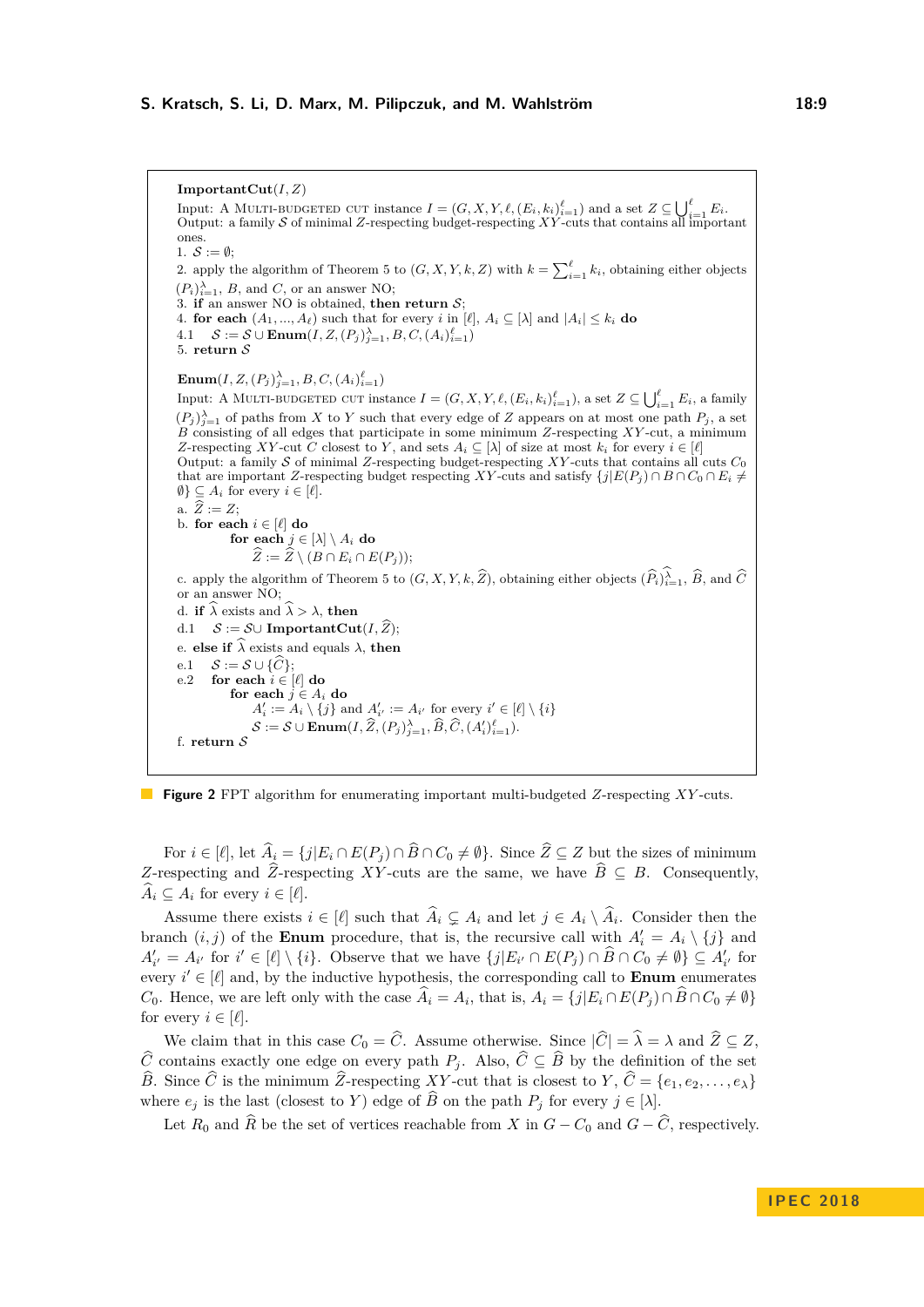<span id="page-9-1"></span>

**Figure 3** A schematic picture of a 4-bowtie.

Let *D* be a minimal *XY*-cut contained in  $\delta^+(R_0 \cup \widehat{R})$ . (Note that  $\delta^+(R_0 \cup \widehat{R})$  is an *XY*-cut because  $X \subseteq R_0 \cup \widehat{R}$  and  $Y \cap (R_0 \cup \widehat{R}) = \emptyset$ .) Then since  $D \subseteq C_0 \cup \widehat{C} \subseteq Z$ , *D* is *Z*-respecting. By definition, every vertex reachable from *X* in  $G - R_0$  is also reachable from *X* in  $G - D$ .

We claim that *D* is budget-respecting and, furthermore, dominates  $C_0$ . Fix a color  $i \in [\ell];$ our goal is to prove that  $|D \cap E_i| \leq |C_0 \cap E_i|$ . To this end, we charge every edge of color *i* in *D* \ *C*<sub>0</sub> to a distinct edge of color *i* in  $C_0 \setminus D$ . Since  $D \subseteq C_0 \cup C$ , we have that  $D \setminus C_0 \subseteq C$ , that is, an edge of  $D \setminus C_0$  of color *i* is an edge  $e_j$  for some  $j \in [\lambda]$  with  $e_j \in E_i$  and  $e_j \in D \setminus C_0$ .

Recall that we are working in the case  $A_i = \{j | E_i \cap E(P_j) \cap B \cap C_0 \neq \emptyset\}$ . Since  $e_j \in \widehat{C} \subseteq \widehat{Z}$ , we have that  $j \in A_i$ . Hence, there exists  $e'_j \in E_i \cap E(P_j) \cap \widehat{B} \cap C_0$ . By the definition of  $\widehat{C}$ ,  $e_j$ is the last (closest to *Y*) edge of  $\widehat{B}$  on  $P_j$ . Since  $e_j \notin C_0$ ,  $e'_j \neq e_j$  and  $e'_j$  lies on the subpath of  $P_j$  between *X* and the tail of  $e_j$ . This entire subpath is contained in  $\widehat{R}$  and, hence,  $e'_j \notin D$ .

We charge  $e_j$  to  $e'_j$ . Since  $e'_j \in E(P_j) \cap E_i \cap \widehat{B} \cap (C_0 \setminus D)$ , for distinct *j*, the edges  $e'_j$  are distinct as the paths  $P_j$  do not share an edge belonging to *Z* and  $\hat{B} \subseteq \hat{Z} \subseteq Z$ . Consequently,  $|D \cap E_i| \leq |C_0 \cap E_i|$ . This finishes the proof that *D* dominates  $C_0$ .

Since  $C_0$  is important, we have  $D = C_0$ . In particular,  $\hat{R} \subseteq R_0$ . On the other hand, for every  $j \in [\lambda]$  we have that  $e_j \in \widehat{C} \subseteq \widehat{Z} \subseteq Z \subseteq \bigcup_{i=1}^{\ell} E_i$ . In particular, there exists  $i \in [\ell]$ such that  $e_j \in E_i$  and  $j \in A_i$ . Hence, we also have  $E_i \cap E(P_j) \cap B \cap C_0 \neq \emptyset$ . But the entire subpath of  $P_j$  from X to the tail of  $e_j$  lies in  $\widehat{R} \subseteq R_0$ , while  $e_j$  is the last edge of  $\widehat{B}$  on  $P_j$ . Hence,  $e_j \in C_0$ . Since the choice of *j* is arbitrary,  $\hat{C} \subseteq C_0$ . Since  $\hat{C}$  is an *XY*-cut and  $C_0$  is minimal,  $\hat{C} = C_0$  as claimed.

This finishes the proof of Theorem [9.](#page-6-1)

#### <span id="page-9-0"></span>**5 Bound on the number of solutions closest to** *t*

In this section we sketch the proofs of Theorems [3](#page-3-2) and [4.](#page-3-3) The central definition of this section is the following (see also Figure [3\)](#page-9-1).

 $\triangleright$  **Definition 10.** Let *G* be a directed graph with distinguished vertices *s* and *t* and let *k* be an integer. An *a*-*bowtie* is a sequence  $C_1, C_2, \ldots, C_a$  of pairwise disjoint minimal *st*-cuts of size *k* each such that each cut  $C_i$  can be partitioned  $C_i = A_i \oplus B_i$  such that for every  $1 \leq i < j \leq a$ , the set  $A_i$  is exactly the set of edges of  $C_i$  reachable from  $s$  in  $G - C_j$  and  $B_j$ is exactly the set of edges of  $C_j$  reachable from  $s$  in  $G - C_i$ .

Our main graph-theoretic result is the following. The proof is deferred to the full version of the paper.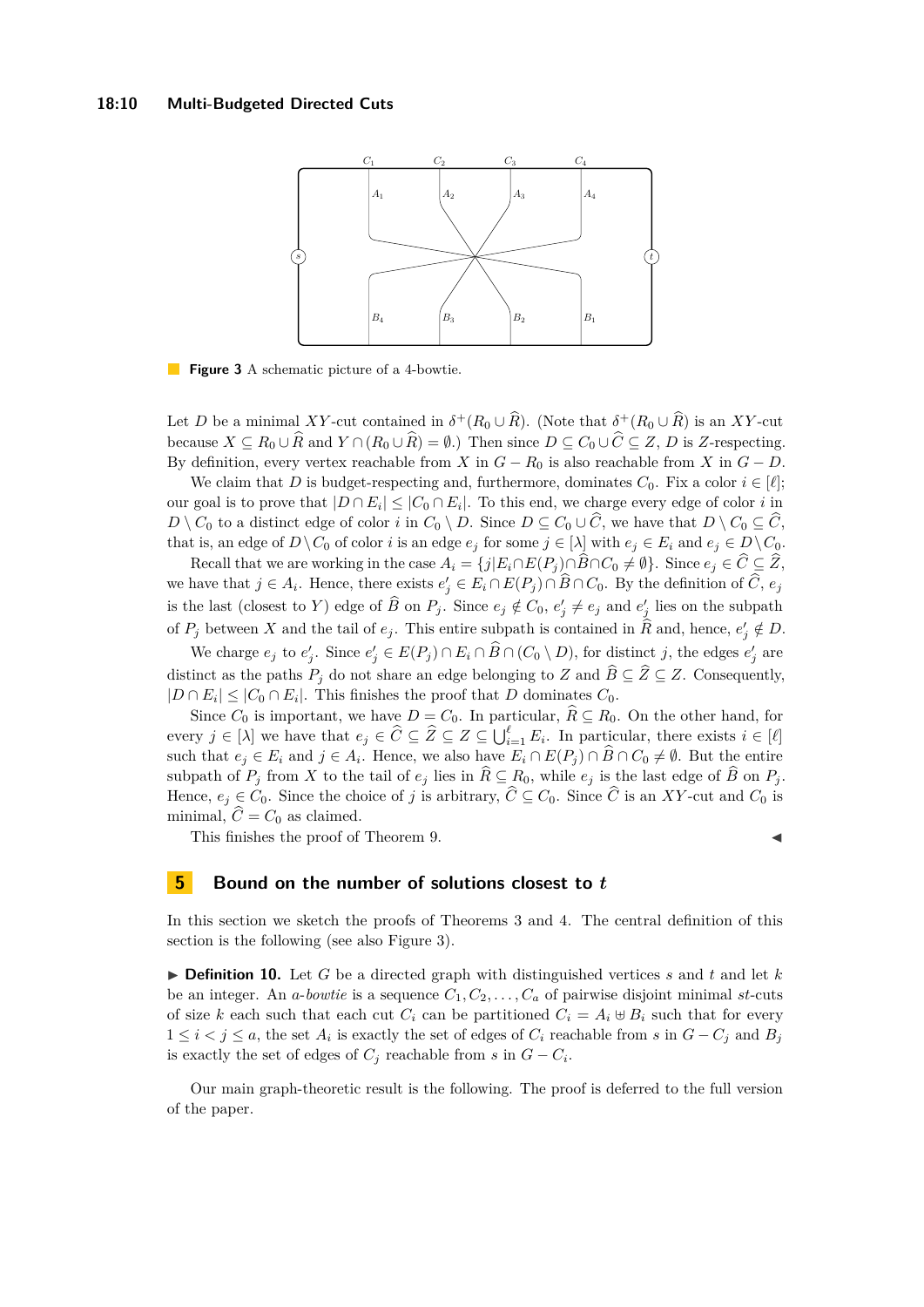<span id="page-10-0"></span>▶ **Theorem 11.** For every integers  $a, k \ge 1$  there exists an integer g such that for every *directed graph G* with distinguished  $s, t \in V(G)$ , and a family U of pairwise disjoint minimal *st-cuts of size k each, if*  $|U| \geq g$ *, then U contains an a-bowtie.* 

The next two lemmata are key observations to prove Theorems [3](#page-3-2) and [4,](#page-3-3) respectively, with the help of Theorem [11.](#page-10-0)

<span id="page-10-1"></span> $\triangleright$  **Lemma 12.** Let *k*, *g*, *G*, *s*, *t*, *F*, and *G* be as in the statement of Theorem [3.](#page-3-2) Then *G does not contain an a-bowtie for*  $a > \binom{k+2}{2}$ .

**Proof.** Assume the contrary, let  $(C_i, A_i, B_i)_{i=1}^a$  be such a bowtie. Since  $a > \binom{k+2}{2}$ , there exists  $i < j$  with  $|A_i| = |A_j|$  and  $|B_i| = |B_j|$  (there are  $\binom{k+2}{2}$  choices for  $(|A_i|, |B_i|)$ ). However, then  $A_i \cup B_j$  and  $A_j \cup B_i$  have also cardinality *k*, are *st*-cuts, and have together twice the minimum weight. Furthermore, the set of vertices reachable from *s* in  $G - (A_i \cup B_i)$  is a strict superset of the set of vertices reachable from *s* in  $G - C_i$  and  $G - C_j$ . This contradicts the fact that  $C_i, C_j \in \mathcal{G}$ .

<span id="page-10-2"></span>**Example 13.** Let  $k$ ,  $\ell$ ,  $I = (G, s, t, (P_i)_{i=1}^m, k)$ ,  $\mathcal{F}$ , and  $\mathcal{G}$  be as in the statement of Theorem [4.](#page-3-3) *Then* G does not contain a 4-bowtie  $(C_i, A_i, B_i)_{i=1}^4$  in which the edge set of every path  $P_j$ *intersects at most one cut*  $C_i$ *.* 

**Proof.** Assume the contrary Let  $(C_i, A_i, B_i)_{i=1}^4$  be such a 4-bowtie. Consider  $i \in \{2,3\}$ and two edges  $e \in A_i$  and  $f \in B_i$ . In  $G - C_4$ , the edge  $e$  is reachable from *s* while  $f$  is not; consequently, *e* and *f* cannot appear on the same input path with *e* being earlier (by assumption,  $C_4$  is disjoint from the input path in question). A similar reasoning for  $G - C_1$ shows that *e* and *f* cannot appear on the same input path with *f* being earlier than *e*.

Hence, *e* and *f* cannot appear together on a single path  $P_j$ . For a set of edges *D*, by the *cost* of *D* we denote  $|\{j|D \cap P_j \neq \emptyset\}|$ . Since the choice of *e* and *f* was arbitrary, we infer that the sum of costs of  $A_2 \cup B_3$  and of  $A_3 \cup B_2$  equals the sum of costs of  $C_2$  and of  $C_3$ . Hence, both these *st*-cuts have minimum cost. However,  $A_2 \cup B_3$  is closer to *t* than  $C_2$ , a contradiction.

**Proof of Theorem [3.](#page-3-2)** Assume  $|G| > g$  for some sufficiently large g to be fixed later. For  $i \in [k]$ , let  $\mathcal{G}^i$  be the set of  $u \in \mathcal{G}$  of cardinality *i*. We apply the Sunflower Lemma to the largest set  $G^i$ : If  $g > k \cdot k! g_1^k$  for some integer  $g_1$  to be chosen later, there exists  $G_1 \subseteq G$  with  $|\mathcal{G}_1| > g_1$ , every element of  $\mathcal{G}_1$  being of the same size k', and a set c such that  $u \cap v = c$  for every distinct  $u, v \in \mathcal{G}_1$ .

Let  $\hat{k} = k' - |c|$ ,  $\hat{u} = u \setminus c$  for every  $u \in \mathcal{G}_1$ ,  $\hat{\mathcal{G}}_1 = {\hat{u} \mid u \in \mathcal{G}_1}$  and  $\hat{G} = G - c$ . Since every  $u \in \mathcal{U}$  is a minimal *st*-cut of size  $k'$  in  $G$ , every  $\widehat{u} \in \widehat{G}$  is a minimal *st*-cut of size  $\widehat{k}$ <br>in  $\widehat{G}$ . Euch among system  $\widehat{u} \in \widehat{G}$ , is a minimal st sut of size at most  $\widehat{k}$  in  $\wide$ in  $\widehat{G}$ . Furthermore, every  $\widehat{u} \in \widehat{\mathcal{G}}_1$  is a minimal *st*-cut of size at most  $\widehat{k}$  in  $\widehat{G}$  of minimum possible weight: if there existed an *st*-cut  $\hat{x}$  of smaller weight and cardinality at most  $\hat{k}$ , then  $x = \hat{x} \cup c$  would be an *st*-cut in *G* of cardinality at most *k* and weight smaller than every element of  $\mathcal{G}_1$ . Similarly, if there were a minimal *st*-cut  $\hat{x}$  in  $\hat{G}$  of minimum weight and cardinality at most  $\hat{k}$  that is closer to *t* than  $\hat{u}$  for some  $\hat{u} \in \hat{\mathcal{G}}_1$ , then  $\hat{x} \cup c$  would be an *st*-cut in *G* of cardinality at most *k* and minimum weight that is closer to *t* than *u*, a contradiction. By construction, the elements of  $\widehat{G}_1$  are pairwise disjoint.

Lemma [12](#page-10-1) bounds the maximum possible size of a bowtie in  $\hat{G}_1$ . Hence, Theorem [11](#page-10-0) asserts that  $\widehat{G}_1$  has size bounded by a function of *k*. This finishes the proof of the theorem.

**Proof of Theorem [4.](#page-3-3)** We proceed similarly as in the proof of Theorem [3,](#page-3-2) but we need to be a bit more careful with the paths  $P_j$ . Assume  $|\mathcal{G}| > g$  for some sufficiently large integer g.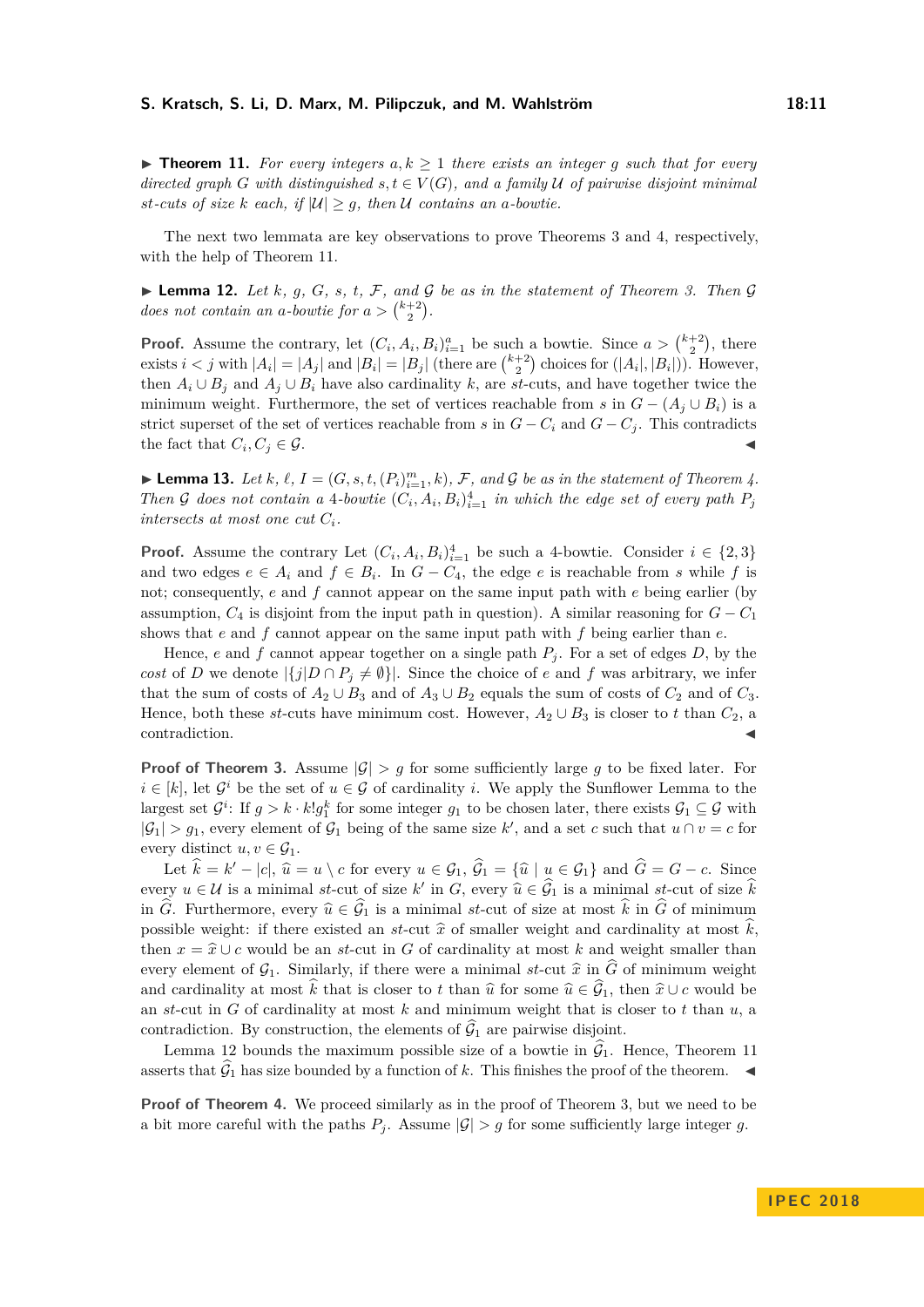#### **18:12 Multi-Budgeted Directed Cuts**

As before, we partition G according to the sizes of elements: for every  $i \in [k\ell]$ , let  $\mathcal{G}^i = \{u \in \mathcal{G} \mid |u| = i\}.$  Let  $i \in [k\ell]$  be such that  $|\mathcal{G}^i| > g/(k\ell).$  For  $u \in \mathcal{G}^i$ , let  $J(u) = \{j \mid u \cap P_j \neq \emptyset\}$ . By the assumptions of the theorem, every set  $J(u)$  is of cardinality exactly *k*. We apply the Sunflower Lemma to  $\{J(u) \mid u \in \mathcal{G}^i\}$ : If  $g > (k\ell) \cdot k! \cdot g_1^k$  for some integer  $g_1$  to be fixed later, then there exists  $\mathcal{G}_1 \subseteq \mathcal{G}^i$  of size larger than  $g_1$  and a set *I* ⊆ [*m*] such that for every distinct *u, v* ∈  $\mathcal{G}_1$  we have  $J(u) \cap J(v) = I$ . For every *u* ∈  $\mathcal{G}_1$ , let  $u_I = u \cap \bigcup_{j \in I} P_j$ . Since  $|I| \leq k$ , there are at most  $2^{k\ell}$  choices for  $u_I$  among elements  $u \in \mathcal{G}_1$ . Consequently, there exists  $\mathcal{G}_2 \subseteq \mathcal{G}_1$  of cardinality larger than  $g_2 := g_1/2^{k\ell}$  such that  $u_I = v_I$ for every  $u, v \in \mathcal{G}_2$ . Denote  $c = u_I$  for any  $u \in \mathcal{G}_2$ .

Let  $\hat{u} := u - c$  for every  $u \in \mathcal{G}_2$ . Let  $\hat{\mathcal{G}}_2 = {\hat{u} \mid u \in \mathcal{G}_2}.$ 

Define now  $\widehat{G} = G - c$  and define a partition  $\widehat{\mathcal{P}}$  of  $E(\widehat{G})$  into paths of length at most  $\ell$  as follows: we take all paths  $P_i$  for  $i \notin I$  and, for every  $i \in I$ , each edge of  $P_i \setminus c$  as a length-1 path. Furthermore, denote  $\hat{k} = k - |I|$ . Note that  $(\hat{G}, s, t, \hat{\mathcal{P}}, \hat{k})$  is a CHAIN  $\ell$ -SAT instance for which every  $\hat{u} \in \hat{\mathcal{G}}_2$  is a solution. Furthermore,  $(\hat{G}, s, t, \hat{\mathcal{P}}, \hat{k} - 1)$  is a no-instance, as if  $\hat{x}$ were its solution, then  $\hat{x} \cup c$  would be a solution to  $(G, s, t, (P_i)_{i=1}^m, k-1)$ , a contradiction. Similarly, if there were a solution  $\hat{x}$  to  $(\hat{G}, s, t, \hat{\mathcal{P}}, \hat{k})$  that is closer to *t* than  $\hat{u}$  for some  $\hat{u} \in \mathcal{G}_2$ , then  $\hat{x} \cup c$  would be a solution to  $(G, s, t, (P_i)^m_{i=1}, k)$  that is closer to *t* than *u*, a contradiction. Furthermore, by construction, the elements of  $\hat{\mathcal{G}}_2$  are pairwise disjoint and no path of  $\hat{\mathcal{P}}$ intersects more than one element of  $\mathcal{G}_2$ .

Lemma [13](#page-10-2) bounds the maximum possible size of a bowtie in  $\hat{\mathcal{G}}_2$ . Hence, Theorem [11](#page-10-0) asserts that  $\hat{G}_2$  has size bounded by a function of *k* and  $\ell$ . This finishes the proof of the theorem.  $\blacksquare$  theorem.

## **6 Conclusion**

We would like to conclude with a discussion on future research directions. First, our upper bound of  $2^{\mathcal{O}(k^2 \log k)}$  on the number of multi-budgeted important separators (Theorem [9\)](#page-6-1) is far from the 4 *<sup>k</sup>* bound for the classic important separators. As pointed out by an anonymous reviewer at IPEC 2018, there is an easy lower bound of *k*! for the number of multi-budgeted important separators: Let  $\ell = k$ ,  $k_i = 1$  for every  $i \in [\ell]$ , and let *G* consist of *k* paths from *s* to  $t$ , each path consisting of  $\ell$  edges of different colors. Then there are exactly  $k!$  distinct multi-budgeted important separators, as we can freely choose a different color  $i \in [\ell]$  to cut on each path. We are not aware of any better lower bound, leaving a significant gap between the lower and upper bounds.

Second, our existential statement of Theorems [3](#page-3-2) and [4](#page-3-3) can be treated as a weak support of tractability of CHAIN  $\ell$ -SAT and WEIGHTED *st*-CUT. Are they really FPT when parameterized by the cardinality of the cut?

#### **References**

- <span id="page-11-0"></span>**1** Amit Agarwal, Noga Alon, and Moses Charikar. Improved approximation for directed cut problems. In David S. Johnson and Uriel Feige, editors, *Proceedings of the 39th Annual ACM Symposium on Theory of Computing, San Diego, California, USA, June 11-13, 2007*, pages 671–680. ACM, 2007. [doi:10.1145/1250790.1250888](http://dx.doi.org/10.1145/1250790.1250888).
- <span id="page-11-1"></span>**2** Chandra Chekuri, Sudipto Guha, and Joseph Naor. The Steiner *k*-Cut Problem. *SIAM J. Discrete Math.*, 20(1):261–271, 2006. [doi:10.1137/S0895480104445095](http://dx.doi.org/10.1137/S0895480104445095).
- <span id="page-11-2"></span>**3** Jianer Chen and Iyad A. Kanj. Constrained minimum vertex cover in bipartite graphs: complexity and parameterized algorithms. *J. Comput. Syst. Sci.*, 67(4):833–847, 2003. [doi:10.1016/j.jcss.2003.09.003](http://dx.doi.org/10.1016/j.jcss.2003.09.003).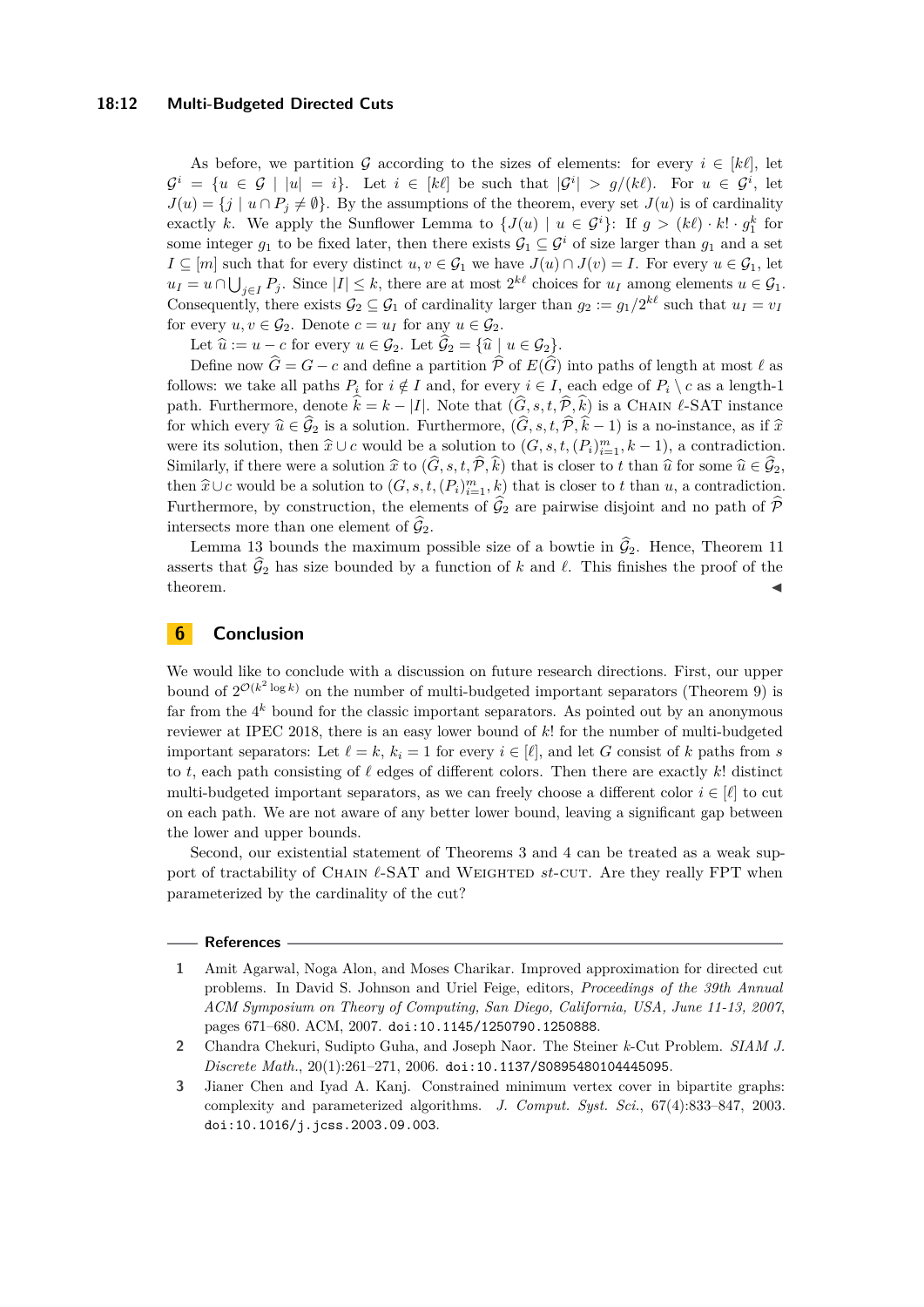- <span id="page-12-4"></span>**4** Jianer Chen, Yang Liu, Songjian Lu, Barry O'Sullivan, and Igor Razgon. A fixed-parameter algorithm for the directed feedback vertex set problem. *J. ACM*, 55(5):21:1–21:19, 2008. [doi:10.1145/1411509.1411511](http://dx.doi.org/10.1145/1411509.1411511).
- <span id="page-12-7"></span>**5** Rajesh Chitnis, Marek Cygan, MohammadTaghi Hajiaghayi, Marcin Pilipczuk, and Michal Pilipczuk. Designing FPT Algorithms for Cut Problems Using Randomized Contractions. *SIAM J. Comput.*, 45(4):1171–1229, 2016. [doi:10.1137/15M1032077](http://dx.doi.org/10.1137/15M1032077).
- <span id="page-12-14"></span>**6** Rajesh Chitnis, László Egri, and Dániel Marx. List H-Coloring a Graph by Removing Few Vertices. *Algorithmica*, 78(1):110–146, 2017. [doi:10.1007/s00453-016-0139-6](http://dx.doi.org/10.1007/s00453-016-0139-6).
- <span id="page-12-12"></span>**7** Rajesh Hemant Chitnis, Marek Cygan, Mohammad Taghi Hajiaghayi, and Dániel Marx. Directed Subset Feedback Vertex Set Is Fixed-Parameter Tractable. In Artur Czumaj, Kurt Mehlhorn, Andrew M. Pitts, and Roger Wattenhofer, editors, *ICALP (1)*, volume 7391 of *Lecture Notes in Computer Science*, pages 230–241. Springer, 2012. [doi:10.1007/](http://dx.doi.org/10.1007/978-3-642-31594-7_20) [978-3-642-31594-7\\_20](http://dx.doi.org/10.1007/978-3-642-31594-7_20).
- <span id="page-12-6"></span>**8** Rajesh Hemant Chitnis, MohammadTaghi Hajiaghayi, and Dániel Marx. Fixed-Parameter Tractability of Directed Multiway Cut Parameterized by the Size of the Cutset. *SIAM J. Comput.*, 42(4):1674–1696, 2013. [doi:10.1137/12086217X](http://dx.doi.org/10.1137/12086217X).
- <span id="page-12-15"></span>**9** Marek Cygan, Fedor V. Fomin, Lukasz Kowalik, Daniel Lokshtanov, Dániel Marx, Marcin Pilipczuk, Michal Pilipczuk, and Saket Saurabh. *Parameterized Algorithms*. Springer, 2015. [doi:10.1007/978-3-319-21275-3](http://dx.doi.org/10.1007/978-3-319-21275-3).
- <span id="page-12-8"></span>**10** Marek Cygan, Marcin Pilipczuk, Michal Pilipczuk, and Jakub Onufry Wojtaszczyk. On multiway cut parameterized above lower bounds. *TOCT*, 5(1):3, 2013. [doi:10.1145/](http://dx.doi.org/10.1145/2462896.2462899) [2462896.2462899](http://dx.doi.org/10.1145/2462896.2462899).
- <span id="page-12-0"></span>**11** Guy Even, Joseph Naor, Baruch Schieber, and Madhu Sudan. Approximating Minimum Feedback Sets and Multicuts in Directed Graphs. *Algorithmica*, 20(2):151–174, 1998. [doi:](http://dx.doi.org/10.1007/PL00009191) [10.1007/PL00009191](http://dx.doi.org/10.1007/PL00009191).
- <span id="page-12-13"></span>**12** Piotr Faliszewski, Fedor V. Fomin, Daniel Lokshtanov, Dániel Marx, Shmuel Onn, Marcin Pilipczuk, Michał Pilipczuk, Saket Saurabh, and Meirav Zehavi. What's next? Future directions in Parameterized Complexity. *Recent Advances in Parameterized Complexity, Tel-Aviv, Israel*, 2017. Accessed 18.09.2018. URL: [https://rapctelaviv.weebly.com/](https://rapctelaviv.weebly.com/uploads/1/0/5/3/105379375/future.pdf) [uploads/1/0/5/3/105379375/future.pdf](https://rapctelaviv.weebly.com/uploads/1/0/5/3/105379375/future.pdf).
- <span id="page-12-1"></span>**13** Naveen Garg, Vijay V. Vazirani, and Mihalis Yannakakis. Approximate Max-Flow Min- (Multi)Cut Theorems and Their Applications. *SIAM J. Comput.*, 25(2):235–251, 1996. [doi:10.1137/S0097539793243016](http://dx.doi.org/10.1137/S0097539793243016).
- <span id="page-12-2"></span>**14** Naveen Garg, Vijay V. Vazirani, and Mihalis Yannakakis. Multiway cuts in node weighted graphs. *J. Algorithms*, 50(1):49–61, 2004. [doi:10.1016/S0196-6774\(03\)00111-1](http://dx.doi.org/10.1016/S0196-6774(03)00111-1).
- <span id="page-12-9"></span>**15** Sylvain Guillemot. FPT algorithms for path-transversal and cycle-transversal problems. *Discrete Optimization*, 8(1):61–71, 2011. [doi:10.1016/j.disopt.2010.05.003](http://dx.doi.org/10.1016/j.disopt.2010.05.003).
- <span id="page-12-10"></span>**16** Yoichi Iwata. Linear-Time Kernelization for Feedback Vertex Set. In Ioannis Chatzigiannakis, Piotr Indyk, Fabian Kuhn, and Anca Muscholl, editors, *44th International Colloquium on Automata, Languages, and Programming, ICALP 2017, July 10-14, 2017, Warsaw, Poland*, volume 80 of *LIPIcs*, pages 68:1–68:14. Schloss Dagstuhl - Leibniz-Zentrum fuer Informatik, 2017. [doi:10.4230/LIPIcs.ICALP.2017.68](http://dx.doi.org/10.4230/LIPIcs.ICALP.2017.68).
- <span id="page-12-11"></span>**17** Yoichi Iwata, Magnus Wahlström, and Yuichi Yoshida. Half-integrality, LP-branching, and FPT Algorithms. *SIAM J. Comput.*, 45(4):1377–1411, 2016. [doi:10.1137/140962838](http://dx.doi.org/10.1137/140962838).
- <span id="page-12-3"></span>**18** David R. Karger, Philip N. Klein, Clifford Stein, Mikkel Thorup, and Neal E. Young. Rounding Algorithms for a Geometric Embedding of Minimum Multiway Cut. *Math. Oper. Res.*, 29(3):436–461, 2004. [doi:10.1287/moor.1030.0086](http://dx.doi.org/10.1287/moor.1030.0086).
- <span id="page-12-5"></span>**19** Stefan Kratsch and Magnus Wahlström. Representative Sets and Irrelevant Vertices: New Tools for Kernelization. In *53rd Annual IEEE Symposium on Foundations of Computer*